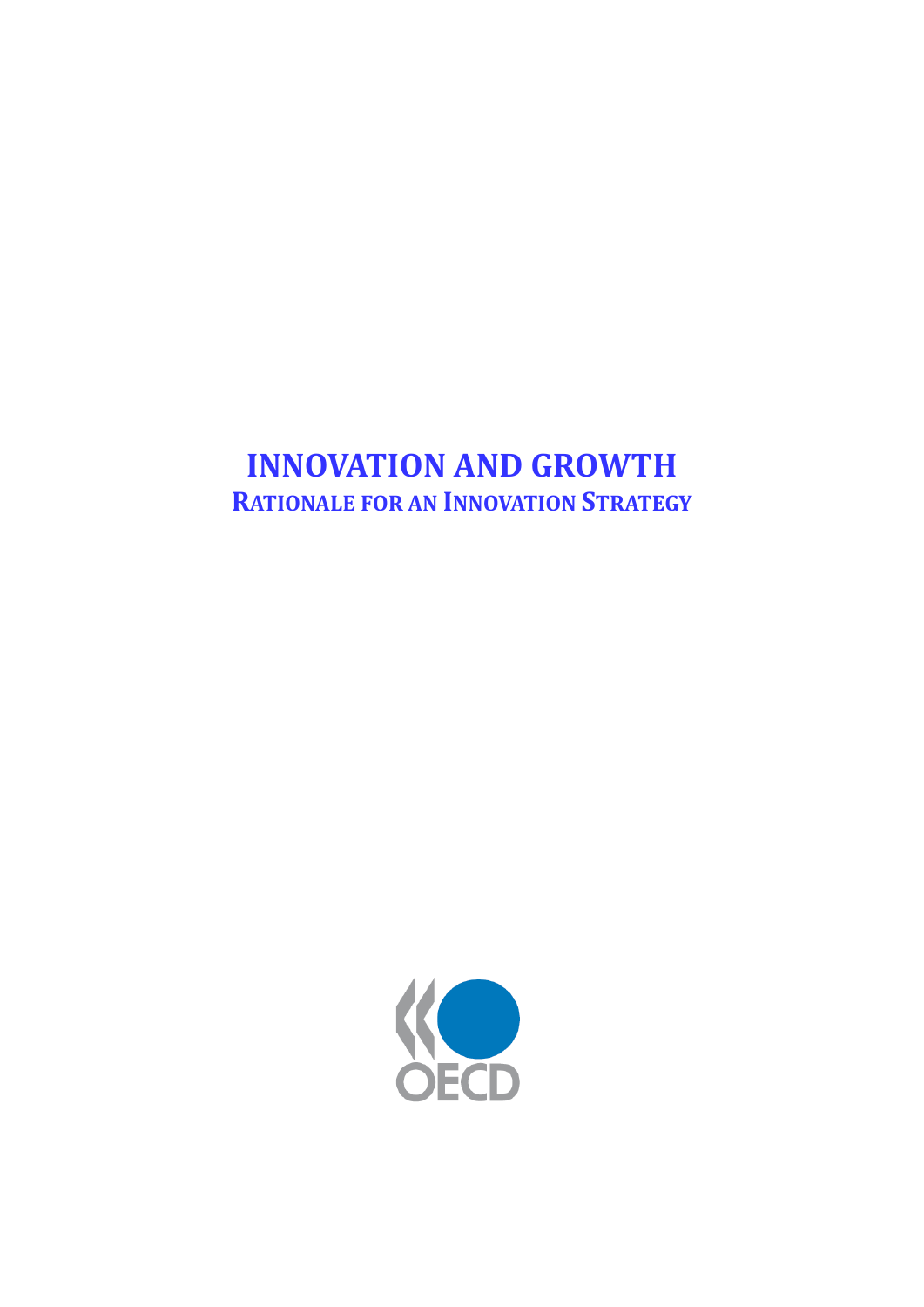#### **ORGANISATION FOR ECONOMIC CO-OPERATION AND DEVELOPMENT**

The OECD is a unique forum where the governments of 30 democracies work together to address the economic, social and environmental challenges of globalisation. The OECD is also at the forefront of efforts to understand and to help governments respond to new developments and concerns, such as corporate governance, the information economy and the challenges of an ageing population. The Organisation provides a setting where governments can compare policy experiences, seek answers to common problems, identify good practice and work to co-ordinate domestic and international policies.

The OECD member countries are: Australia, Austria, Belgium, Canada, the Czech Republic, Denmark, Finland, France, Germany, Greece, Hungary, Iceland, Ireland, Italy, Japan, Korea, Luxembourg, Mexico, the Netherlands, New Zealand, Norway, Poland, Portugal, the Slovak Republic, Spain, Sweden, Switzerland, Turkey, the United Kingdom and the United States. The Commission of the European Communities takes part in the work of the OECD.

OECD Publishing disseminates widely the results of the Organisation's statistics gathering and research on economic, social and environmental issues, as well as the conventions, guidelines and standards agreed by its members.

© OECD 2007 No translation of this document may be made without written permission. Applications should be sent to **[rights@oecd.org](mailto:rights@oecd.org)**.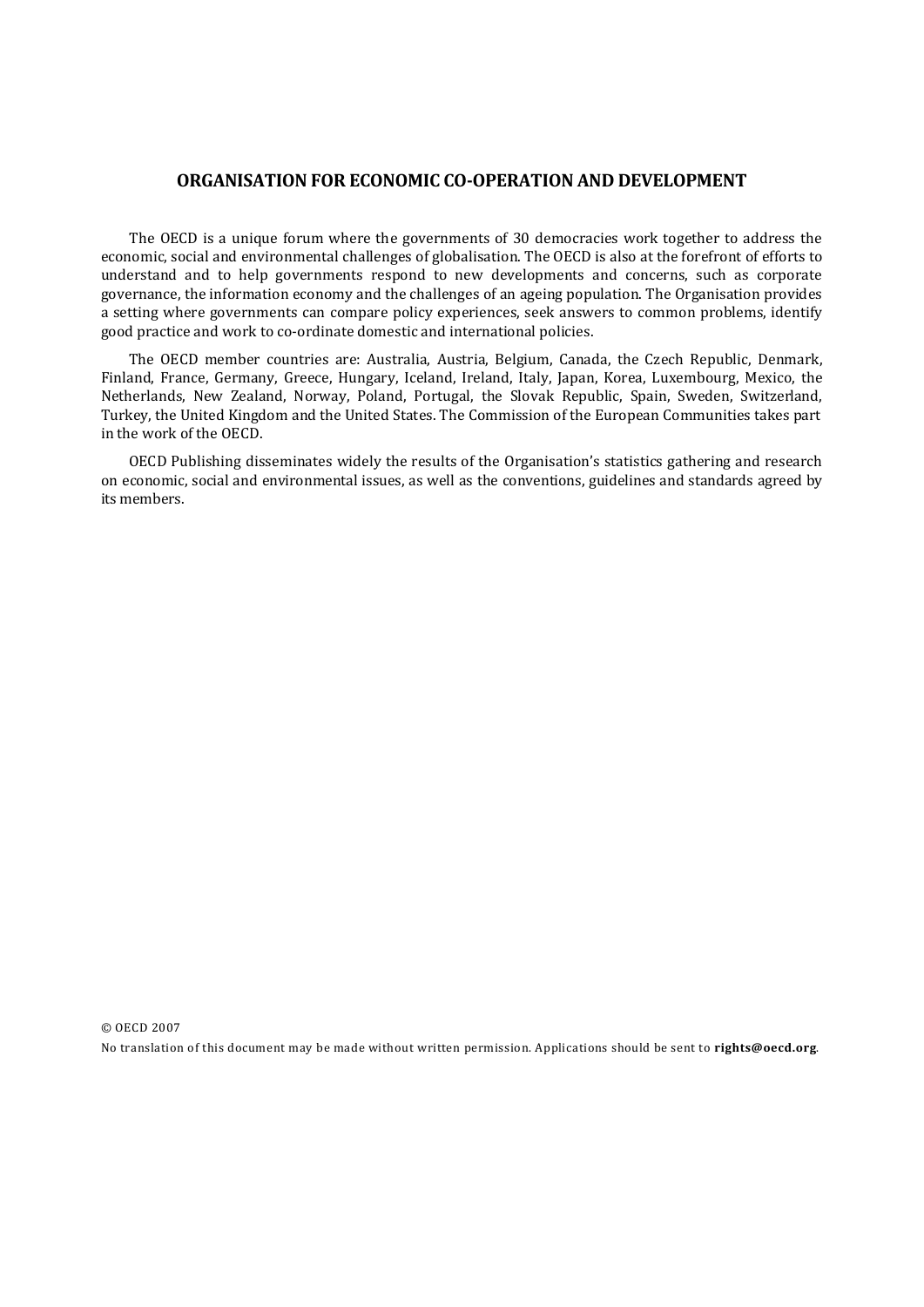## **Preface**

Undoubtedly the capability to innovate and to bring innovation successfully to market will be a crucial determinant of the global competitiveness of nations over the coming decade. There is growing awareness among policymakers that innovative activity is the main driver of economic progress and well-being as well as a potential factor in meeting global challenges in domains such as the environment and health. Not only has innovation moved to centre-stage in economic policy making, but there is a realisation that a co-ordinated, coherent, "whole-of-government" approach is required. Many OECD member countries have adopted national strategic roadmaps to foster innovation and enhance its economic impact. Even countries that have generally refrained from active industrial policy in recent years now seek new ways to improve the environment for innovation in order to boost productivity and growth. The United States, for example, came forward with the "Innovate America" strategy in 2005. The EU's "Lisbon Agenda", initiated in 2000, has now been updated and strengthened.

In addition to the rapid advances in scientific discovery and in general-purpose technologies such as ICTs and biotechnology, the accelerating pace of innovation is being driven by globalisation. These pervasive trends were picked up at the summit of the G8 at Heiligendamm in June 2007 which identified research and innovation as areas requiring high-level policy dialogue between the G8 members and major emerging economies.

A shorter version of this document was submitted to the meeting of the OECD Council at Ministerial level "Innovation, Growth and Equity" held in Paris in May 2007. It provided supporting evidence, based on the findings and recommendations emerging from recent OECD work, to underpin the Ministerial discussions on how policies should be updated to address the changing relationships between innovation and national progress. At that meeting, Ministers asked the OECD to develop a broad-ranging *Innovation Strategy* to build on existing work, address remaining knowledge gaps, and above all provide a cross-disciplinary mutually-reinforcing package of policy elements and recommendations to boost innovation performance.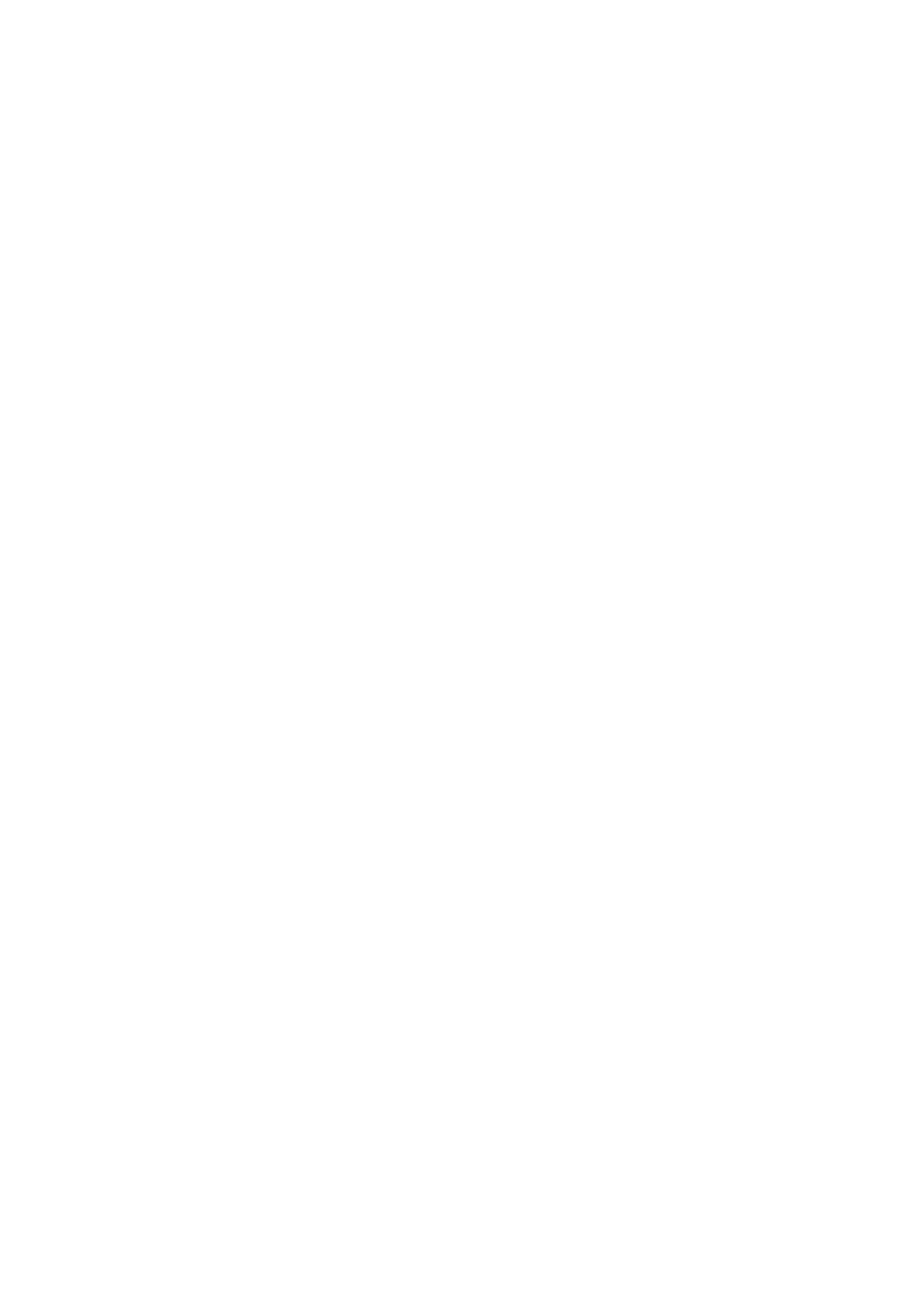### **Executive Summary**

#### **The challenge**

Today, innovation performance is a crucial determinant of competitiveness and national progress. Moreover, innovation is important to help address global challenges, such as climate change and sustainable development. But despite the importance of innovation, many OECD countries face difficulties in strengthening performance in this area. Indeed, many OECD countries have seen little improvement in productivity performance in recent years despite the new opportunities offered by globalisation and new technologies, especially the information and communication technologies (ICT).

#### **A reform agenda**

Government policies can support innovation by continually reforming and updating the regulatory and institutional framework within which innovative activity takes place. In this context, reforms are needed to make public policy and regulatory framework more conducive to innovation in a range of policy areas from the general business environment — especially in the services, particularly in the network industries — to international trade and international investment, financial markets, labour markets, and education.

Governments can also play a more direct role in fostering innovation. Public investment in science and basic research can play an important role in developing ICT and other general-purpose technologies and, hence, in enabling further innovation. This highlights the importance of reforming the management and funding of public investment in science and research, as well as public support to innovative activity in the private sector. The latter calls for an appropriate mix of direct and indirect instruments such as tax credits, direct support and well-designed publicprivate partnerships, support for innovative clusters and rigorous evaluation of such public support.

In view of the changing environment for innovation, it is also important to consider whether the current system of IPR rules and practices continues to stimulate innovation while allowing access to knowledge. In certain cases the abuse of the control with which IPR owners are endowed could hamper competition, fair use and the diffusion of technology. However, regardless of issues related to the flexibility of the IPR system, stronger efforts are needed to combat counterfeiting and piracy, which are serious and growing problems.

#### **The need for political leadership and resolve**

Implementing reforms to foster innovation may prove difficult. Strong political leadership and efforts to develop a clear understanding by the various stakeholders of the problems and the solutions — including the costs they involve — can all help to communicate the need for reform and facilitate acceptance.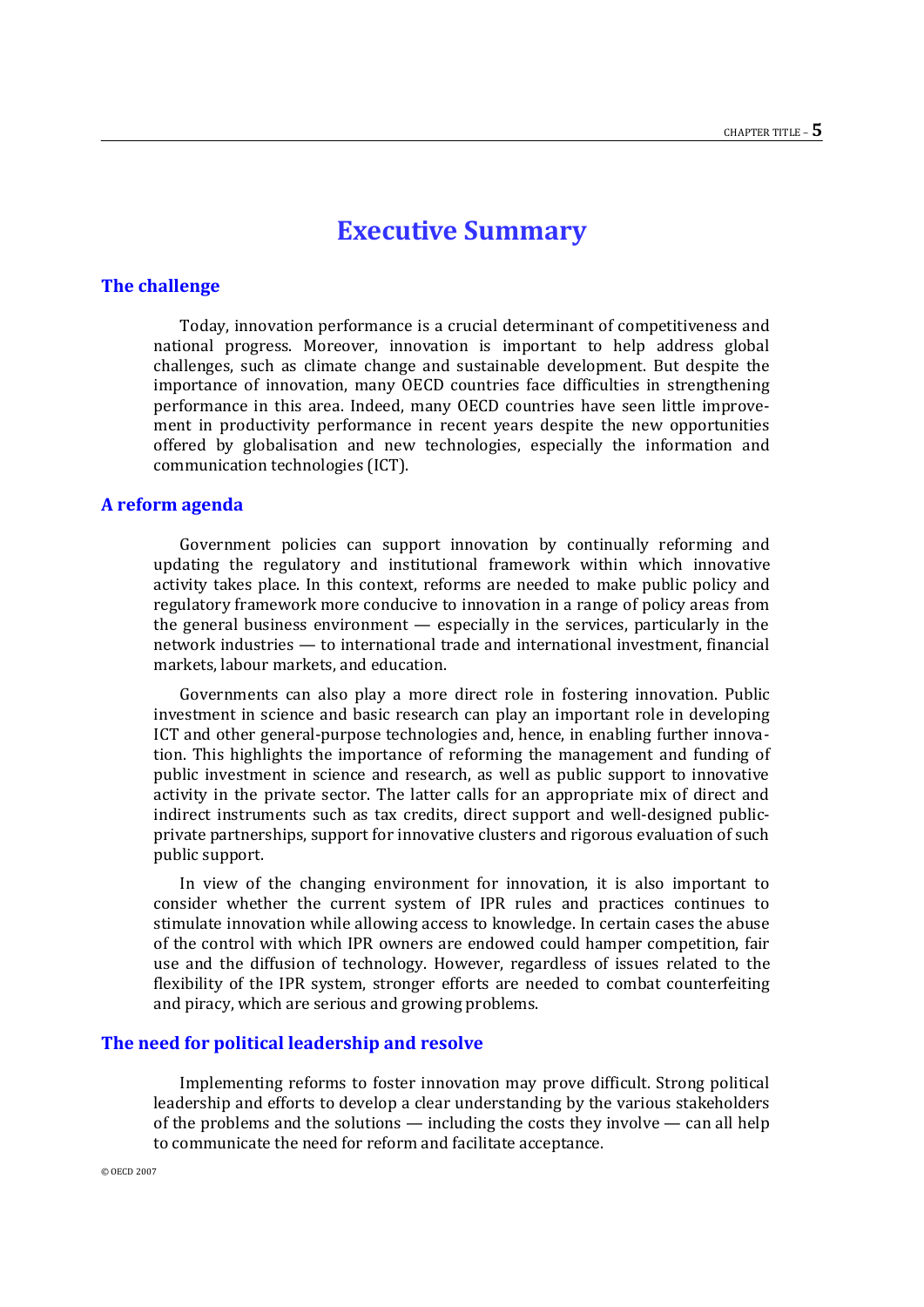# **INNOVATION AND GROWTH**

#### **Policy issues and challenges**

*The role of innovation for growth is strengthened by advances in new technologies, and a greater focus on knowledge creation and use ...* 

> Much of the rise in living standards is due to innovation — this has been the case since the Industrial Revolution. Today, innovative performance is a crucial factor in determining competitiveness and national progress. Moreover, innovation is important to help address global challenges, such as climate change and sustainable development.

> But it is the application of advances in technology, in conjunction with entrepreneurship and innovative approaches to the creation and delivery of goods and services, which translates scientific and technological advances into more productive economic activity. This results in economic growth if market structures and the regulatory environment enable the more productive activities to expand. This said, the innovative effort itself, including formal research and development, remains the *sine qua non* of growth.

> Evidence suggests that innovative effort is on the rise as a share of economic activity. Investment in knowledge has grown more rapidly than investment in machinery and equipment since the mid-1990s in most OECD countries, and has surpassed the latter in a few countries such as Finland and the United States (OECD, 2005c). R&D intensity of the economy has risen significantly in a number of smaller — OECD countries, but remains more or less unchanged in the OECD area as a whole since 1995, and important cross-country differentials remain (Figure 1).

> But intellectual assets taken as a whole  $-$  a concept seeking to aggregate measures of human capital, R&D and capacity to conduct it, patent valuations as well as intangible assets such as brand value or firm-specific knowledge — are rapidly becoming the key to value creation through a number of channels. Improvements in the skill composition of labour play an important role in productivity growth. Studies suggest that investment in R&D is associated with high rates of return. And investments in software have also contributed significantly to business performance and economic growth, accounting for as much as one-third of the contribution of ICT (information and communications technology) capital to GDP growth since 1995 in Denmark, France, the Netherlands, Sweden and the United States (OECD, 2007a).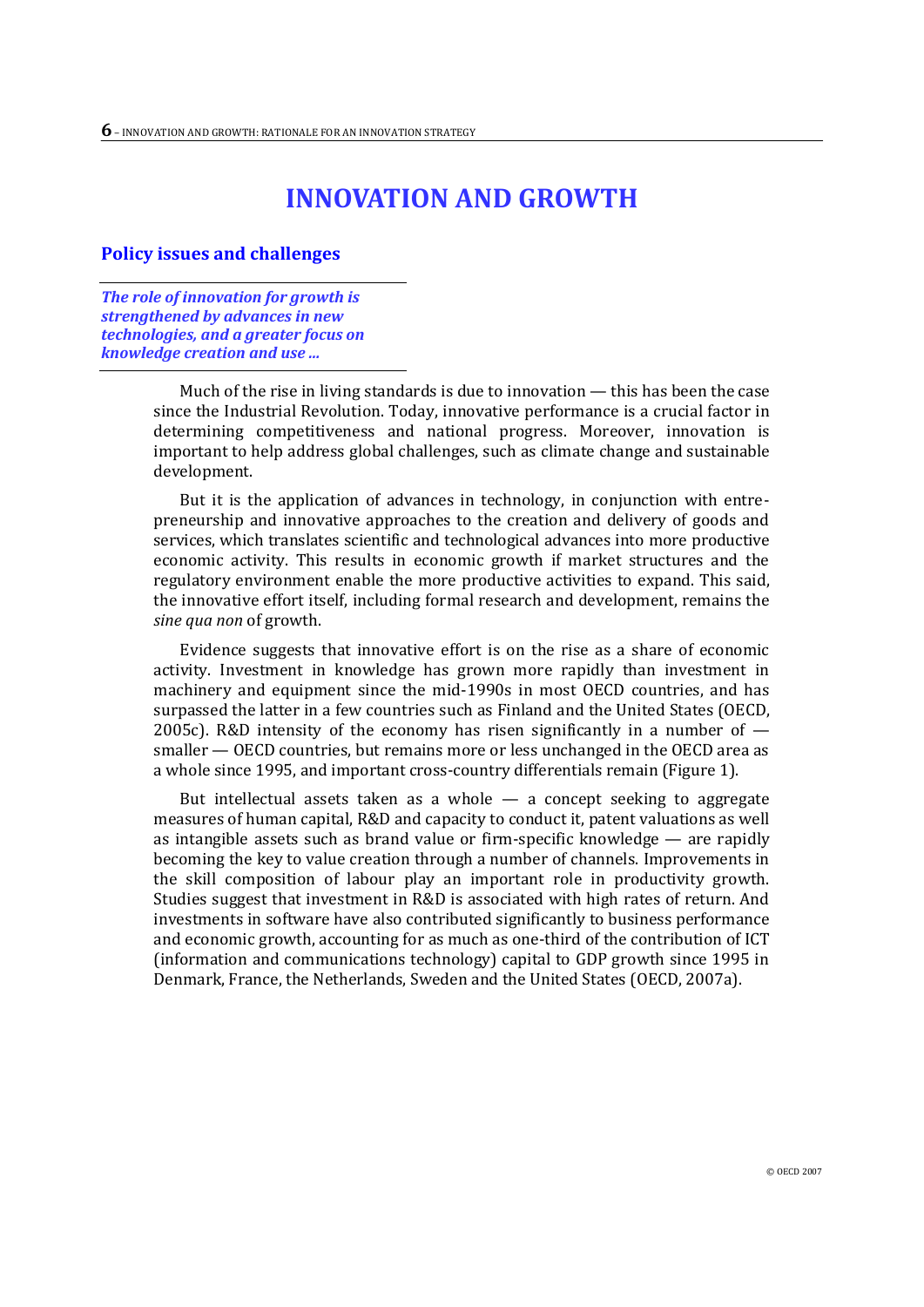

**Figure 1. Growth in R&D intensity (GERD<sup>1</sup> as % of GDP), 1995-2005**

1. GERD: Gross Expenditure on Research and Development *Source:* OECD: Main Science and Technology Indicators database, December 2006. 2005 data for some countries are the latest available.

*...as well as globalisation and the intensifying economic challenge from non-OECD countries.*

> More recently, the importance of innovation has been reinforced both by globalisation and by rapid advances in new technologies, notably ICTs, which have enabled new forms of competition and opened new markets for the creation and delivery of innovative products and services. Globalisation has also increased the pressure on OECD countries to move up the value chain and engage in a continuous process of adjustment and innovation.

> There has been a significant increase in R&D effort in a number of economies outside the OECD area (Figure 1), and, albeit starting from a low base, the associated growth of R&D capabilities in a number of major emerging market economies is making them competitive destinations for cross-border R&D. At least China among them is now a key global player in R&D in terms of absolute size as well as growth rates, with Gross Expenditure in R&D reaching USD115 billion in 2005 (at PPPs), compared to USD227 billion in the EU (provisional) or USD118 billion in Japan in 2005 (OECD, 2006c).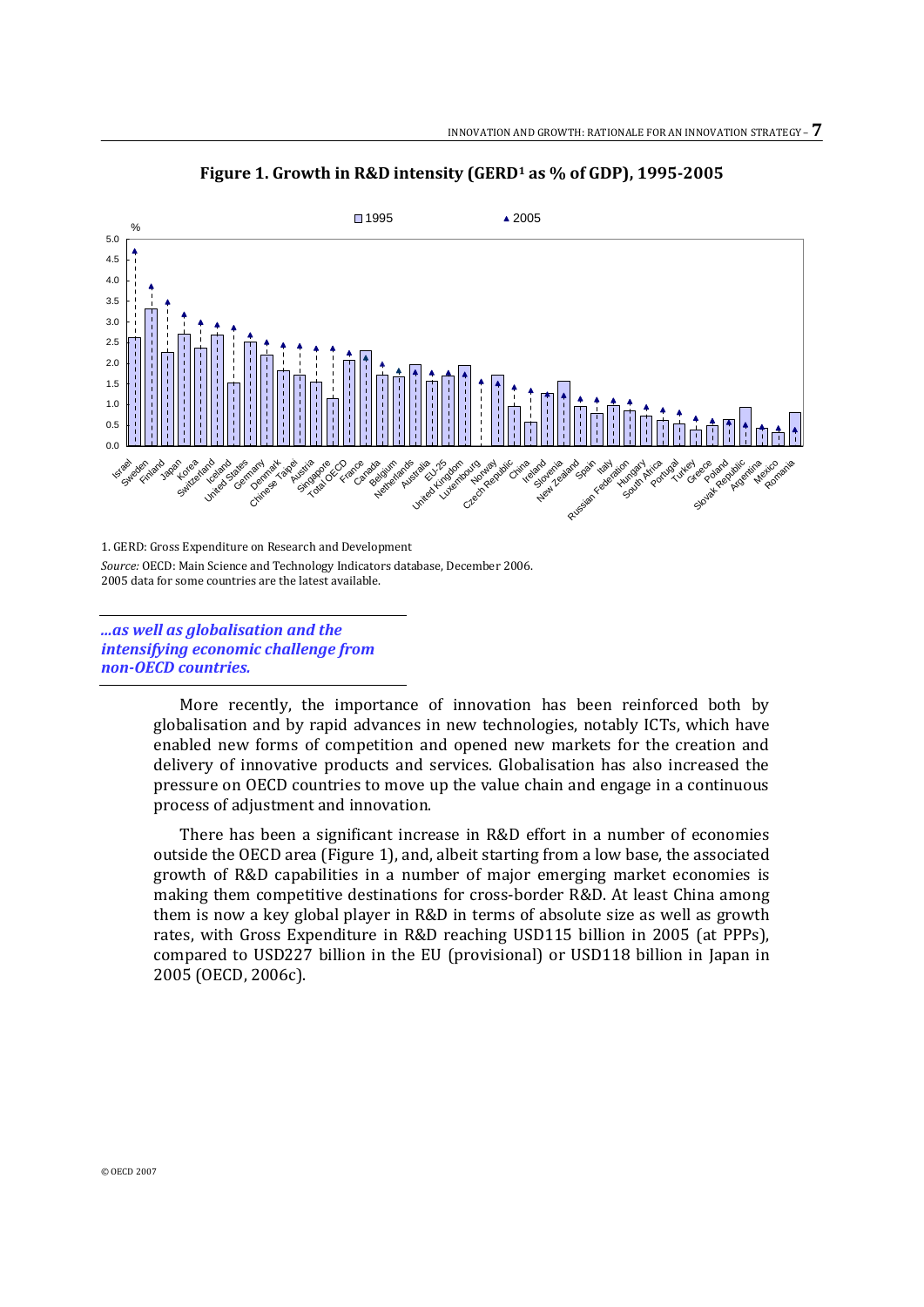As a result, major emerging market economies are no longer simply low valueadded producers but are adding their weight to the creation and commercialisation of innovative products, processes and services. Trade data on the four most significant economies (Brazil, Russia, India and China; "BRIC") show that these have become more active in higher technology industries over the past decade. Figure 2 shows that between 1996 and 2004 the share of high technology goods has doubled to reach about 30 percent of total trade (exports plus imports) in manufactured goods by the BRIC countries. It should be noted that most of this rise is accounted for by China. Most of China's exports of high-tech products is due to foreign firms, however, that use China as a location for some elements of their overall production network. When seen against the background of increasing focus and capabilities in innovation, expansion of R&D and rising human capital in BRIC countries, in particular China, this suggests that the challenge to OECD countries emanating from major emerging market economies is likely to intensify. At the same time, the emergence of these economies offers major opportunities for OECD countries, as these countries offer new markets for innovative products and provide access to a new supply of highly skilled workers.

**Figure 2. The changing structure of BRIC's<sup>1</sup> manufacturing trade by technological intensity**



1. BRIC: Brazil, Russia, India and China. *Source:* OECD, Bilateral Trade Database.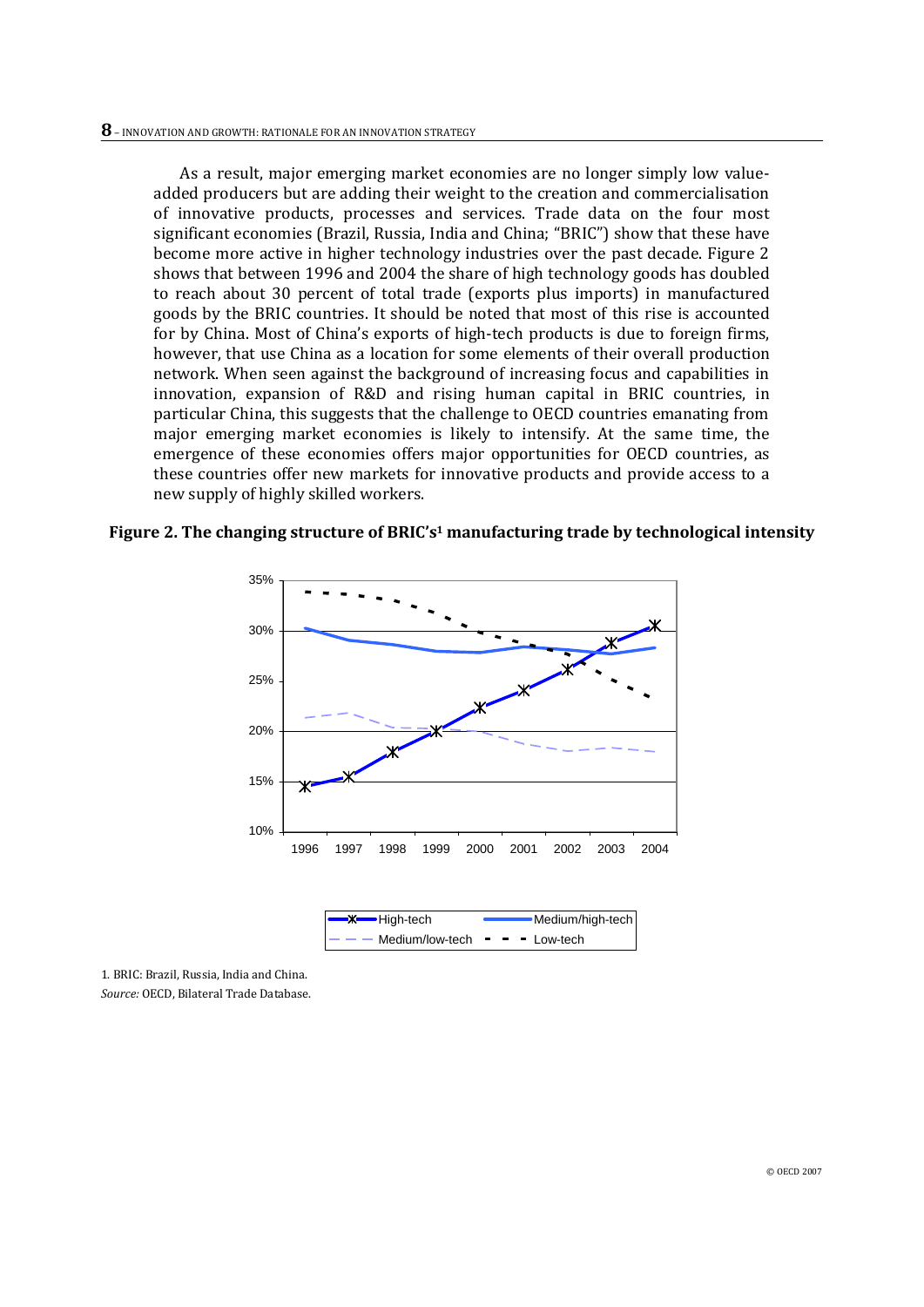*At the same time, many OECD countries face difficulties in strengthening innovation*

> While these developments make it even more urgent for OECD countries to move up the value chain, many of them face difficulties in strengthening innovation performance. For example, progress along these lines under the aegis of the Lisbon strategy of the European Union has been slow. Nevertheless, the most recent evidence suggests that the renewed Lisbon Strategy may have had some success in helping to improve the European Union's performance in innovation and R&D. Earlier OECD analysis (Sheehan & Wyckoff, 2003) has shown the economic and structural implications of policy initiatives to increase the R&D intensity of the economy, which is one of the key elements of the Lisbon strategy, and underlined the difficulty inherent in using R&D targeting as an indicator where success requires implementing policies across a broad range of domains, from R&D funding and entrepreneurship to immigration and education, to product, financial and labour market regulation.

> Indeed, recent OECD analysis has shown that increases in R&D intensity and innovation are driven by a wide range of factors (OECD, 2006b), including:

- Reduction of anti-competitive product market regulations, which stimulates business R&D and strengthens the incentives to innovate. Moreover, a low level of restrictions on foreign direct investment is important, as it can improve cross-border knowledge transfers.
- Stable macroeconomic conditions and low real interest rates which encourage the growth of innovation activity by creating a stable and low-cost environment for investment in innovation.
- Availability of internal and external finance.
- An expansion in public research, which can support business sector research, although expanding both at the same time will require efforts to raise the supply of human resources.
- Fiscal incentives, which can be effective in raising R&D, especially when firms face financial constraints. Tax relief for private R&D is often found to provide a stronger stimulus to business R&D than direct government support. This may be because much direct support for R&D is aimed at meeting government objectives, such as energy security or defence, and not at stimulating private R&D.
- Openness to foreign R&D, which is associated with higher productivity growth, especially when domestic R&D investment and capabilities are also high.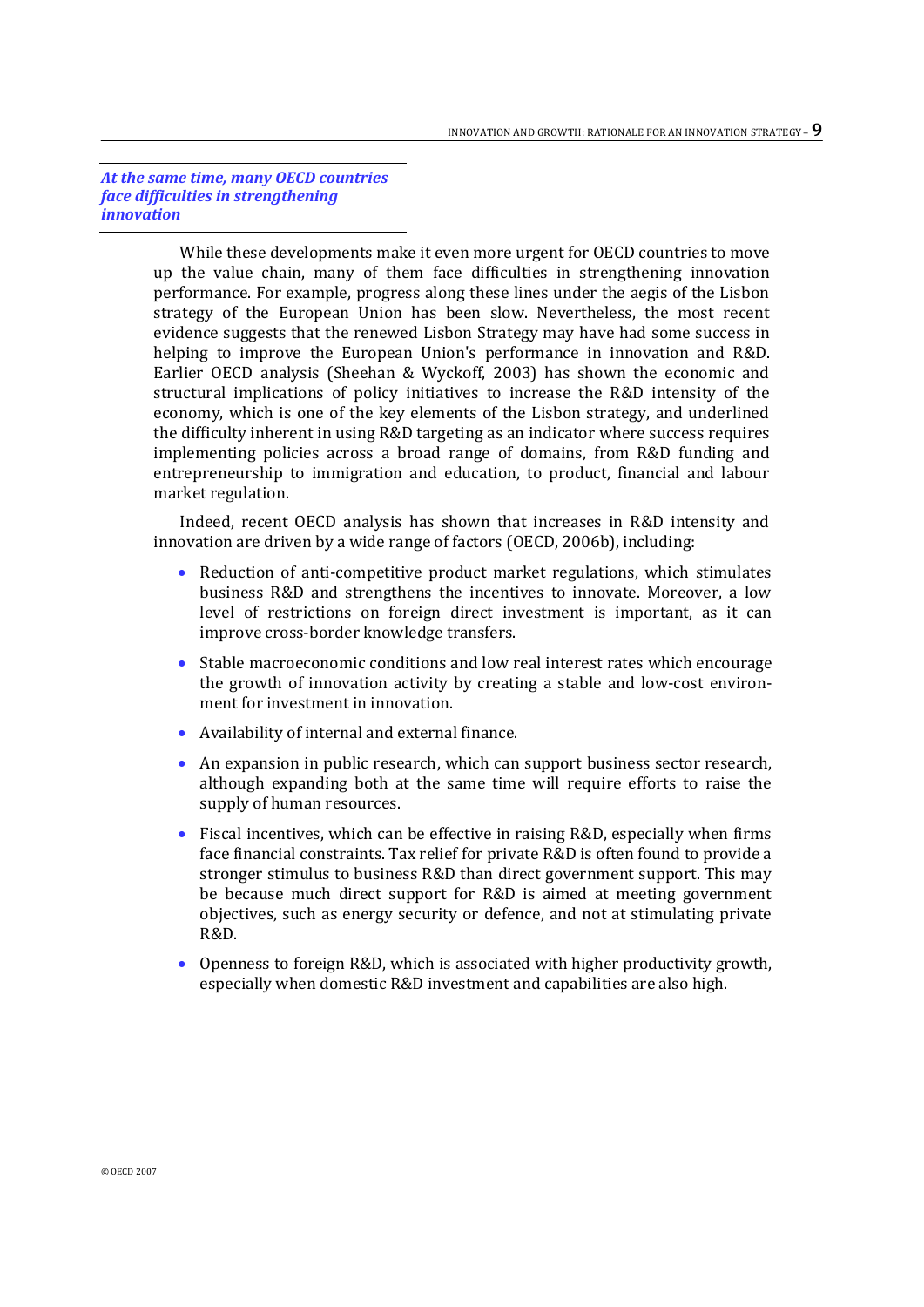Indeed, the last few years have seen an increasing public policy focus on what promotes greater innovation. Nevertheless, many OECD countries have seen little improvement in productivity performance in recent years despite the new opportunities offered by globalisation and by new technologies, especially ICT. Figure 3 depicts the wide dispersion among OECD countries in terms of multi-factor productivity (MFP) growth over the past decade. Indeed, MFP growth rates have declined in many countries, including the larger Continental European economies.



#### **Figure 3. Multi-factor productivity growth, 1995-2000 and 2000-2005**

Note: Owing to data availability constraints, exact dates for the most recent period differ for some countries. *Source:* OECD Productivity Database.

*Intellectual property rights [IPR] pose a particularly important challenge*

> As knowledge has become an increasingly essential factor of growth and competitiveness, for companies as for nations, its market value has increased, hence reinforcing the value of protection for creators. There have also been concomitant changes in the economic context which tended to weaken the effectiveness of the IPR system as it operated previously:

- New technologies, initially not covered by patent systems, have emerged, notably in the fields of software and biotechnology.
- Globalisation has made imitation and counterfeiting both more rewarding (in an expanded market) and more feasible, as a number of countries registered significant growth in technological capabilities, without a corresponding development in their IPR system.
- ICTs, and notably the Internet, have made copying of creative contents easier.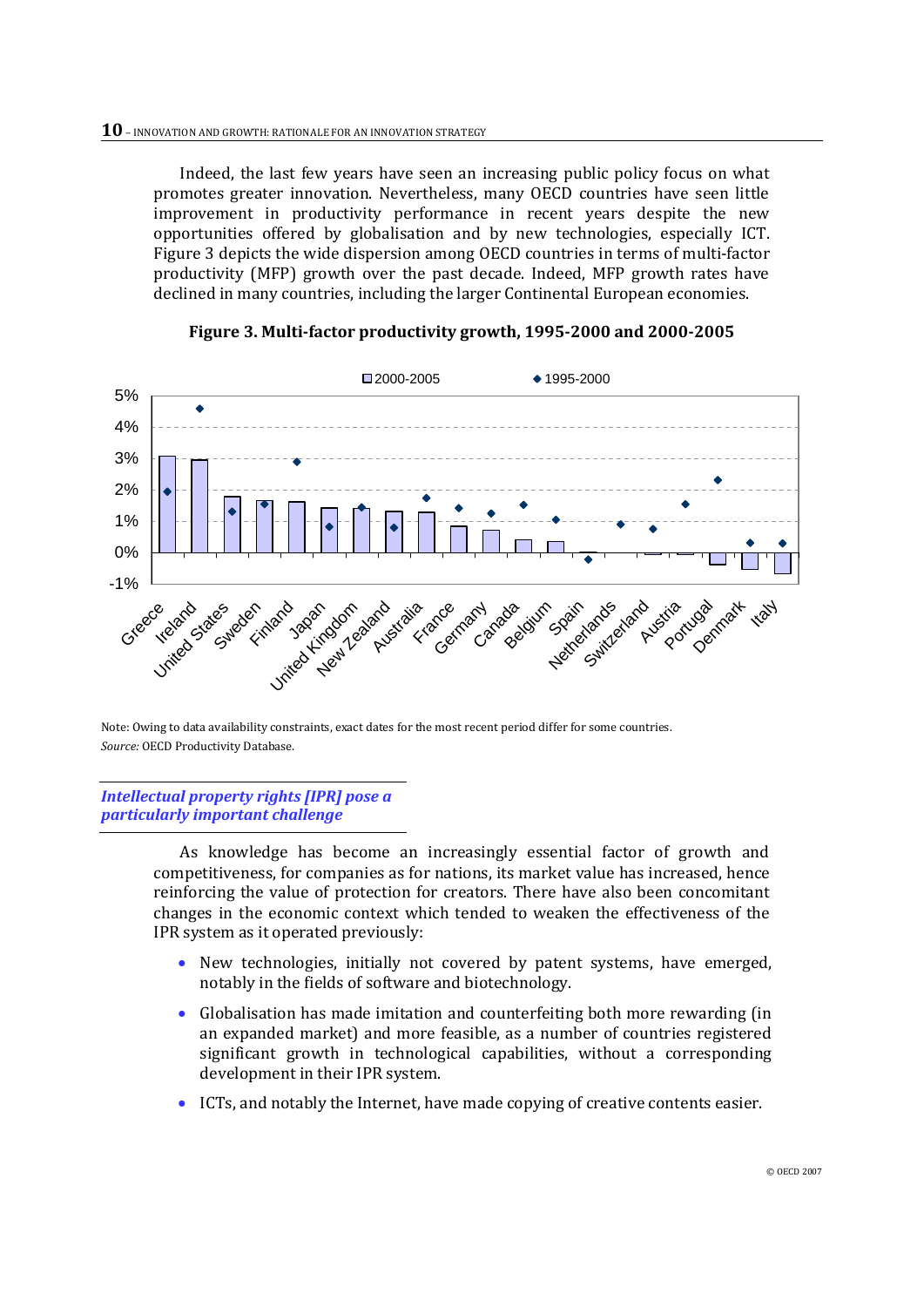Governments have reacted to these changes by strengthening the rights of IPR holders. IPR laws and practice have evolved in accordance with this objective in many countries. The patent subject matter has been extended to genetic material and, with restrictions in certain jurisdictions, to software inventions. Many countries have set up a central court for addressing IPR cases in a more harmonised and effective way. Copyright protection has been lengthened (70 years after death of the author in Europe in 1993 and in the US in 1998) and extended to creations in digital form1. Last but not least, international standards for protection, notably in developing countries, have been raised through the TRIPs Agreement (1994).

In reaction to these changing conditions, and in view of ensuring a high return on their investment in creations, firms are increasingly applying for IPR. The number of patent applications and trademark applications, for instance, has increased markedly over the past two decades (Figures 4 and 5).





Index 1991 = 100

*Source:* OECD Patent Database and USPTO, EPO and JPO Annual Reports.

© OECD 2007

 $\overline{a}$ 

<sup>1.</sup> The US Digital Millennium Copyright Act (DMCA) of 1998, European enforcement directive of 2006. Databases have been the object of an ad-hoc IP law in the EU (1999).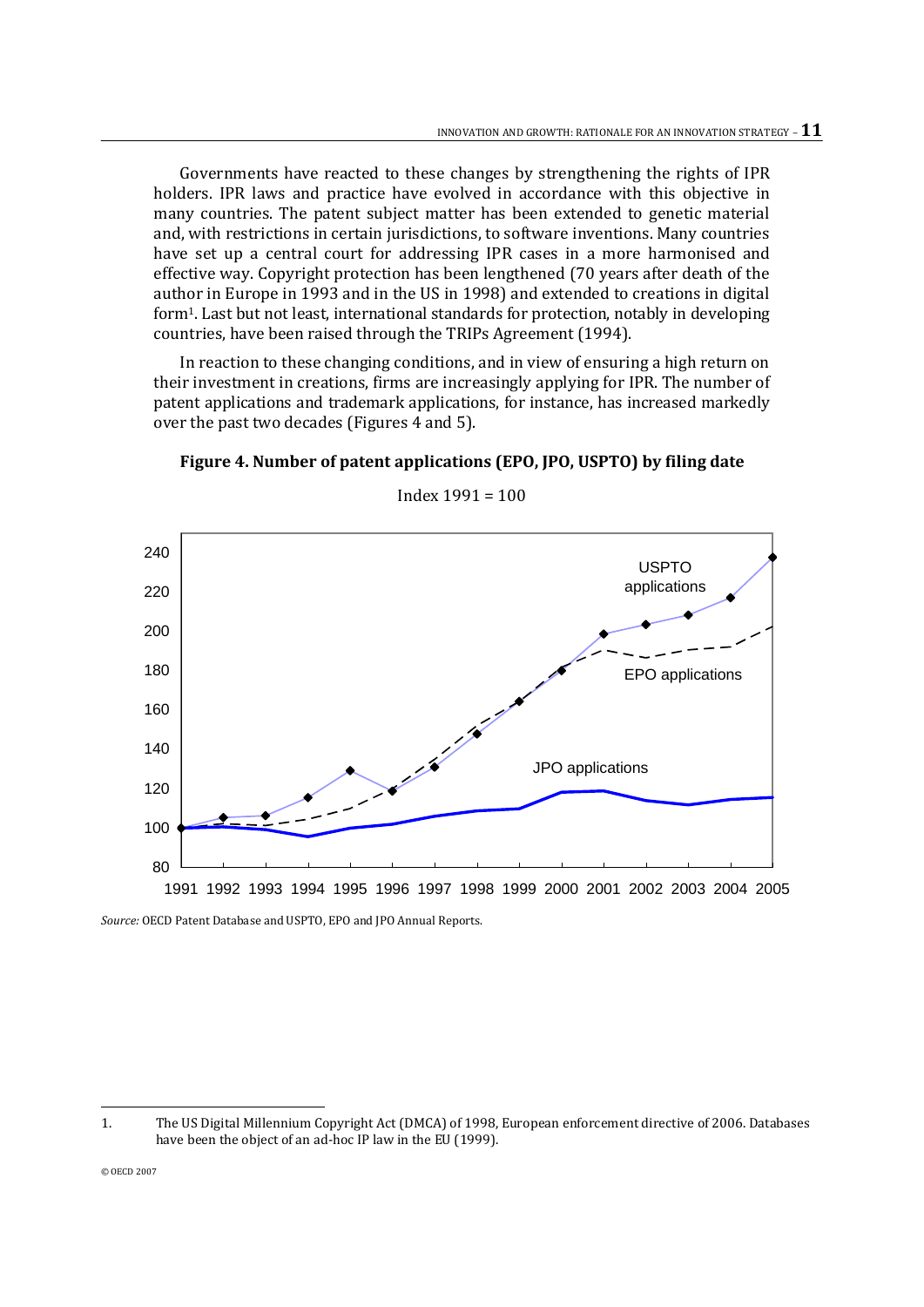

**Figure 5. Number of trademark applications (US, Japan, Germany)**

Index 1991 = 100

The key policy question remains how to strike an appropriate balance between providing incentives and rewards to innovators and providing access to new knowledge for users. Over the recent past the balance has been shifting more in favour of right holders, at least partly in reaction to changing conditions but also as a deliberate move towards "pro-IPR policies". These policies have resulted in certain achievements, such as the progress of technology transfers from universities in countries which have promoted patenting of public research results; the expansion of the biotech sector, which would have been hardly possible without patents on genetic inventions; and the multiplication of venture capital based start ups, which often rely on IPR.

As the policy, legal and economic environment are still evolving, the situation in the field of IPR is not stabilised. Public debates have turned around the efficiency and distributive effects of consolidating IPR regimes. If strong IPR are needed in order to give incentives for creative activities, they should not on the other hand endow the holder with such broad rights as to block all access to new knowledge. Difficulties have notably emerged in the following areas:

Note: Data for Japan are adjusted to take account of a break in the series in 1997. *Source:* WIPO, Statistics on Trademarks, Online data, www.wipo.int/ipstats/en/statistics/marks/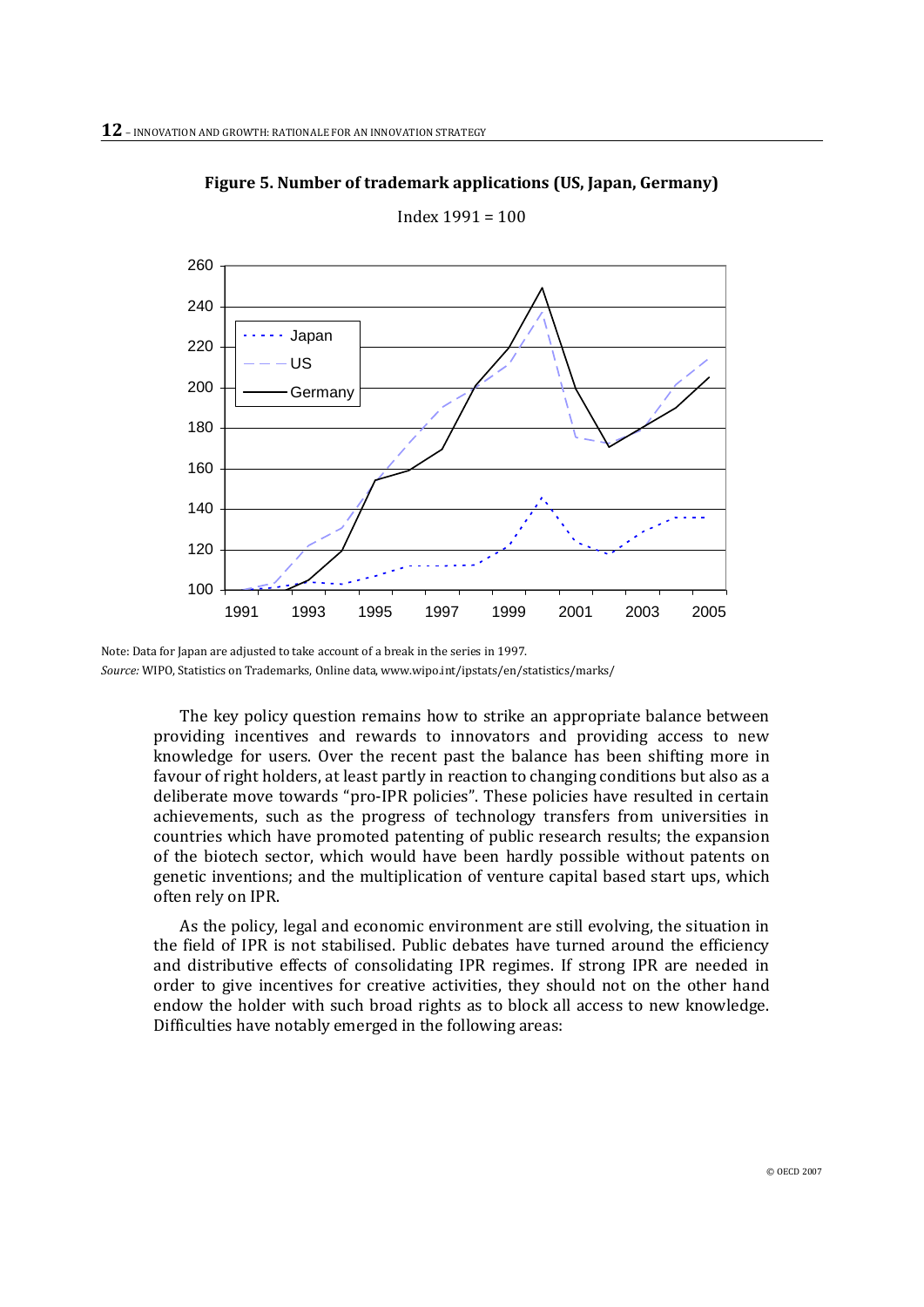- Access to inventions for research use (biotech) or for further improvement or adaptation (software) have reportedly been hampered by patents in a number of cases, hence slowing down research.
- Establishment of standards for interoperability and other collective use of IPR have sometimes been delayed or made more costly by opportunistic strategies based on IPR.
- The backlog at most patent offices in the world has exploded (over 5 years pendency time in a number of cases), creating legal uncertainty on a vast scale, while there have been concerns about the quality of patents awarded.
- The extension of digital rights management (DRM) systems is meeting with resistance as they put strict restrictions on the rights of users, hence reducing de facto the scope of "fair use" of copyright law, for instance.
- No satisfactory formula has yet been found for ensuring that creators are rewarded while fully using the fluidity offered by the Internet.

#### **Addressing the policy challenges**

#### *Product and labour market reform would promote innovation …*

Policy reforms are needed to strengthen innovation and productivity outcomes. Improving the business environment for innovation is especially important, as business is the main driver of innovation. Further liberalisation of the services sector and of network industries could foster stronger innovation in these sectors, which account for over 70% of GDP in OECD economies. More innovation-friendly regulation, combined with lower barriers to trade and foreign direct investment would enhance competition and would foster the flow of technology and knowledge across borders. Reform of labour markets, notably through well-designed employment protection legislation, would help firms to adjust and allow them to draw greater benefits from their investment in innovation and technology.

OECD studies have established a broad negative link between the restrictiveness of economic regulations in product and labour markets, and productivity growth.<sup>2</sup> In the product markets limited competition among suppliers may increase the cost of inputs and make products supplied less innovative. It may discourage innovation, or make it costly to develop it or to defend the associated intellectual property. In turn, restrictive labour markets may curtail firms' ability to put in place the changes in the workforce and firm organisation necessary to reap benefits from new technology deployed.

More specifically, OECD empirical analysis shows that competition-restraining regulations slow the rate of catch-up with the technological frontier, where labour productivity is the highest. By implication, countries could have achieved significantly faster productivity growth over the 1995-2003 period if they had aligned their regulations in each non-manufacturing sector on the least constraining stance in the OECD area in that industry (Figure 6) (OECD 2007c).

 $\overline{a}$ 

<sup>2.</sup> See OECD (2007) *Going for Growth 2007*, Chapter 5 for a recent update of evidence.

<sup>©</sup> OECD 2007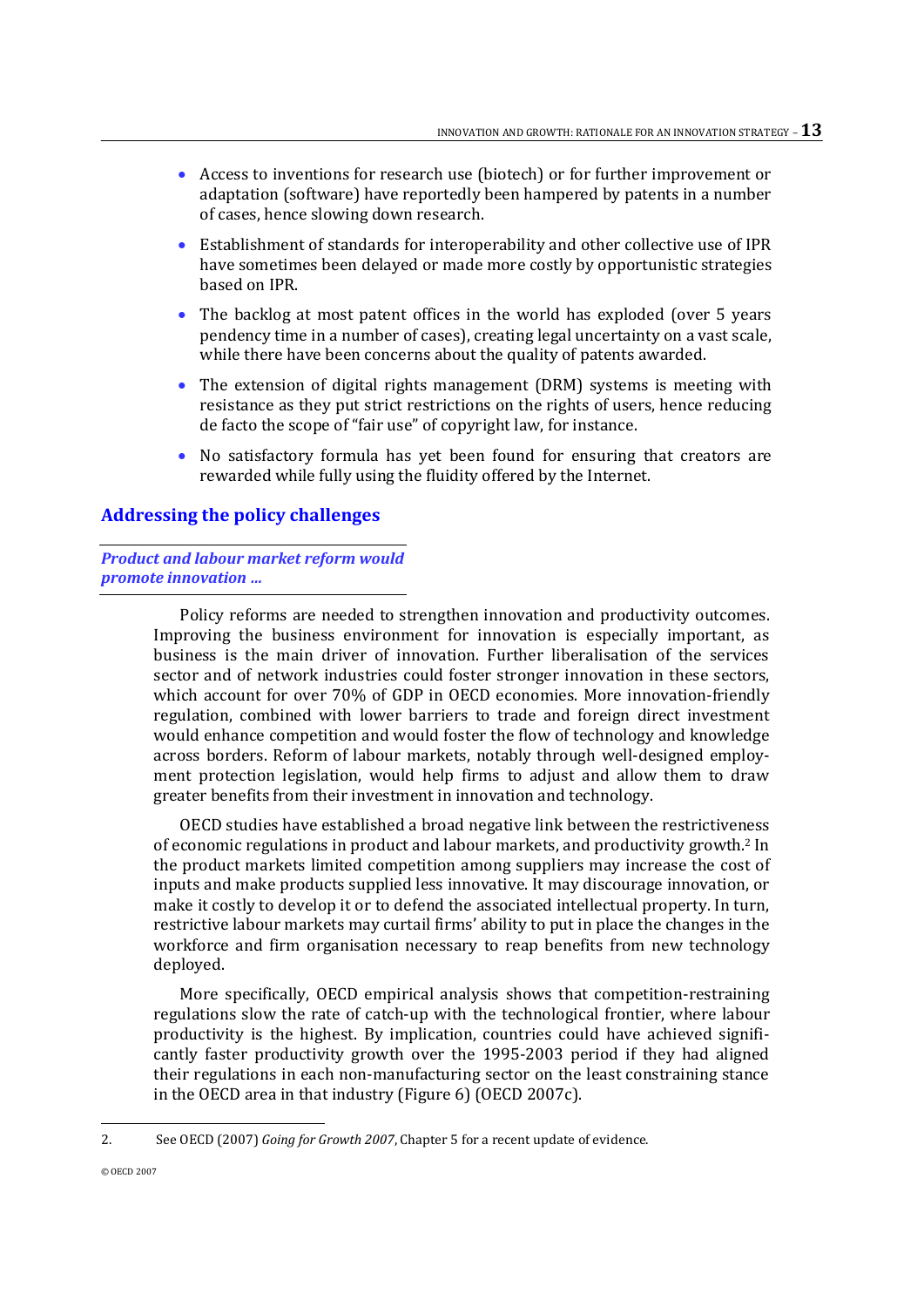



In particular, investment in ICTs is positively correlated with uptake and diffusion of innovation (OECD 2004b). The use of ICT is closely linked to the ability of firms to innovate, *i.e.* introduce new products, services, business processes and applications. Moreover, ICT has helped facilitate the innovation process, for example by speeding up scientific discovery. ICT has also fostered networking, which has enabled informal learning and co-operation between firms, as well as outsourcing. But there is a large variation of ICT investment as a share of total investment in OECD countries — it is substantially higher in relatively lightly regulated economies, such as Australia, Finland, Sweden, the United Kingdom and the United States, than in Continental European economies (Figure 7).

Other studies suggest that specific policy breakthroughs removing anticompetitive regulations, such as those associated with the unbundling of ICT software from hardware, break up of telecommunications monopolies, restriction of entry in parcel delivery or air transportation sectors, have often spurred major waves of innovation (OECD, 2005b).

That said, an innovation- and growth-friendly regulatory environment does not entail across-the-board de-regulation. Establishing appropriate regulation can be a key component of ensuring adequate competition and innovation in newly liberalised markets and in markets where technological convergence requires an update of the

<sup>1.</sup> Data are the average increase in annual business-sector productivity over the period 1995 to 2003 given an easing in the stance of regulation to the least restrictive of competition in the non-manufacturing sectors in OECD countries in 1995. The business-sector results are calculated as weighted averages of the sectoral productivity increases using value-added weights. *Source:* Conway, P. *et al*. (2006).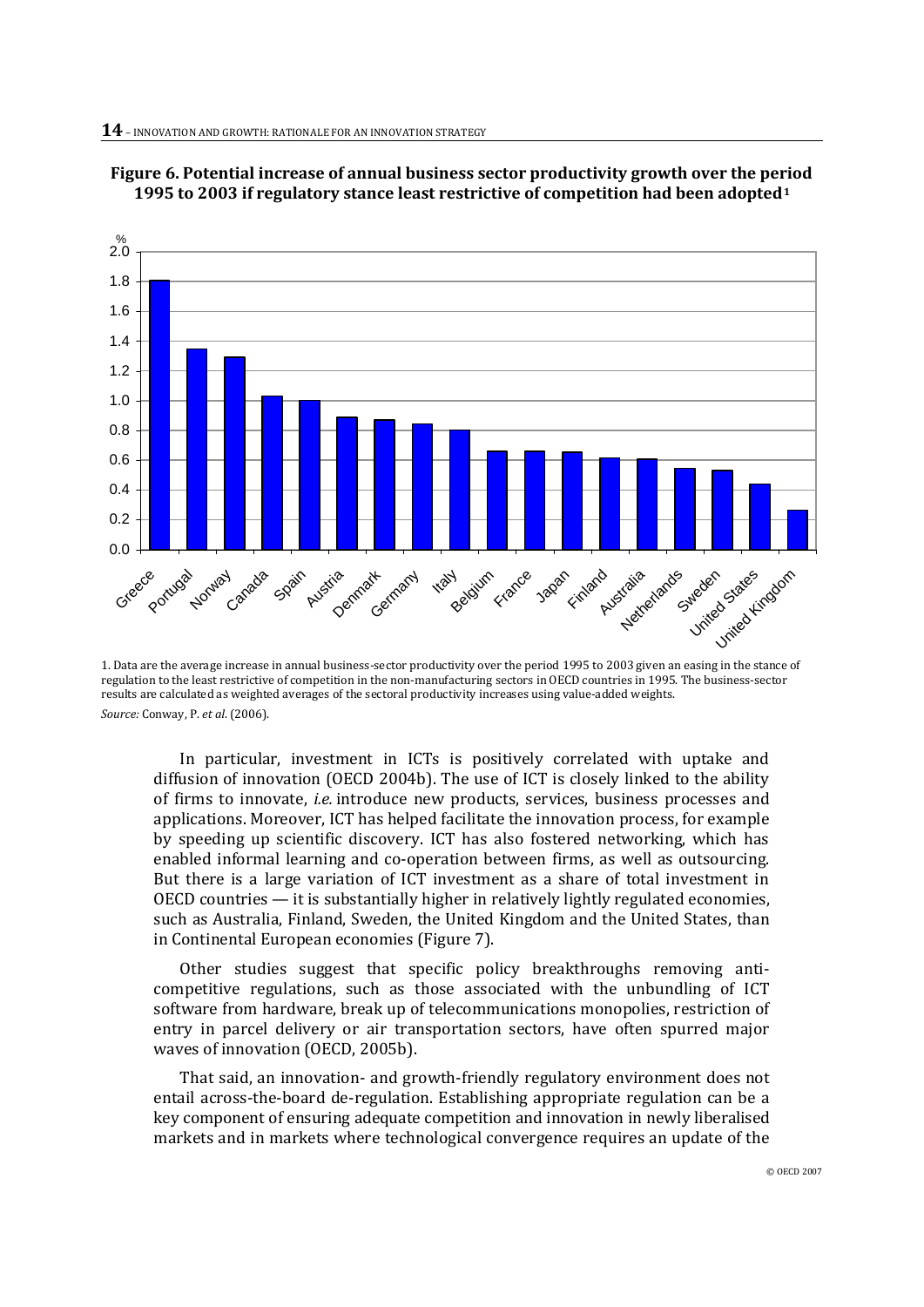regulatory framework (such as in telecommunications and broadcasting). Forthcoming work in conjunction with the OECD Ministerial Meeting on the future of the Internet economy<sup>3</sup> will develop policy options for appropriate regulatory reform to maintain the future Internet as a trusted, secure and reliable medium underpinning social and economic development.

#### **Figure 7. ICT investment as share of total investment, 2000-2005\***



\* Average of 2000-2005 (or latest year)

*Source*: OECD Productivity database.

Reform of financial markets can also boost innovation and growth, including by helping to reduce the financing gaps faced by some innovative small firms. Empirical literature suggests that industrial sectors that are most dependent on external finance tend to grow faster in countries that have better developed financial systems. Furthermore, the sectors that tend to be the most dependent on external financial sources are generally the ones that invest the most in R&D (*e.g.* pharmaceuticals, electronic equipment and refined petroleum products).<sup>4</sup>

 $\overline{a}$ 3. Seoul, Korea, 17-18 June 2008, *www.oecd.org/FutureInternet*.

<sup>4.</sup> See OECD (2006b) Chapter 3 and in particular de Serres *et al*. (2006).

<sup>©</sup> OECD 2007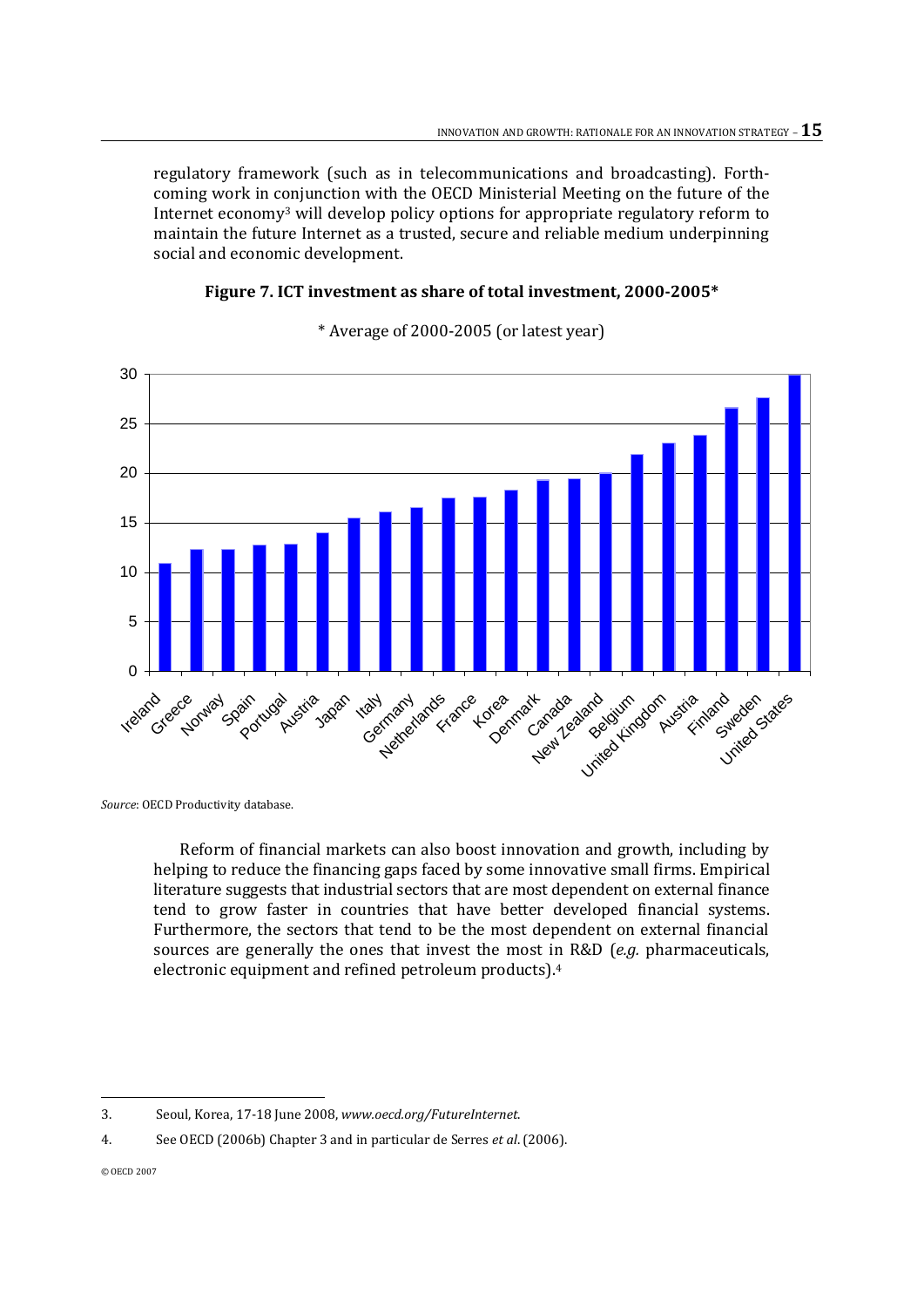The market for high-risk capital, in particular venture capital and less formal sources of finance such as business angels' funds play a key role in the financing of innovation. Venture capital investment is relatively small in most European countries and Japan as compared with North America, the United Kingdom and the Netherlands (Figure 8).

Investment in innovation would be encouraged by deeper and more efficient venture capital markets and easier access to external finance. Differences in the availability and/or use of venture capital across countries may to some extent be rooted in different cultural attitudes towards entrepreneurship and risk taking, but they also reflect policies that discourage risk-taking and the supply of risk capital.

Improving disclosure of intellectual assets could also help improve the allocation of capital. Competition in financial markets already encourages companies to improve their reporting and managerial practices on intellectual assets. However, best practices have not been widely disseminated across companies and jurisdictions, and governments could encourage the diffusion of best practices, already pioneered by advanced firms, in a principles-based manner (OECD, 2007a).





1. 2001 data.

2. 2002 data.

*Source:* OECD, Venture capital database. Quoted in OECD (2007d) *Science, Technology and Industry Scoreboard 2007*, forthcoming.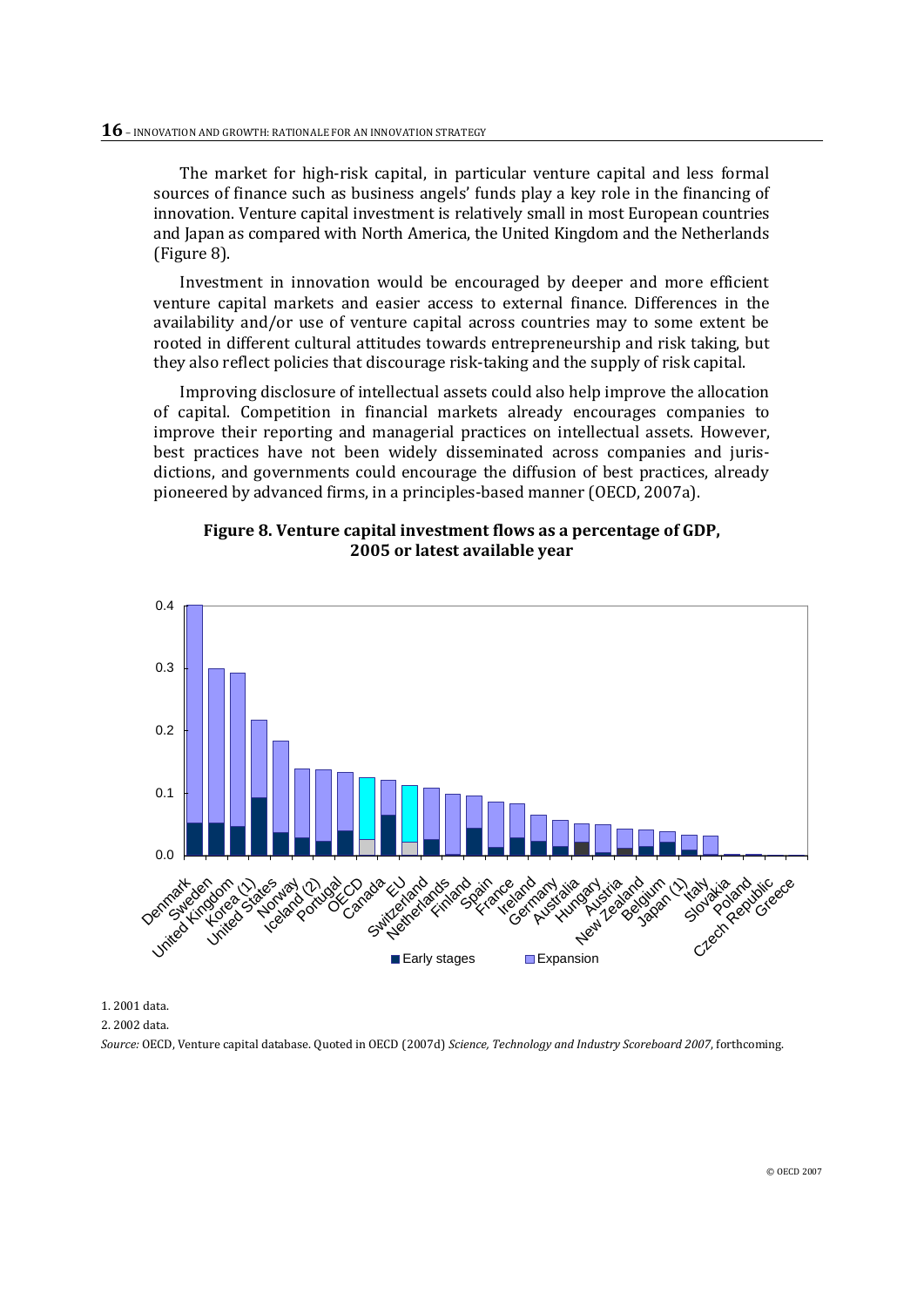



Contribution to growth in GDP per person employed from changes in:<sup>1</sup> Hourly GDP per efficient unit of labour Hours worked Human capital

1. Based on the following decomposition: growth in GDP per person employed = (changes in hourly GDP per efficient unit of labour) + (changes in average hours worked) + (changes in human capital).

2. Year of reference 1990-1999.

3. Mainland only.

4. Year of reference 1991-2000.

Note that the negative contribution of human capital to MFP growth in the Netherlands is a statistical artefact, due to a large fall in the rate of unemployment, and reintegration into employment of a large population with relatively lower skills, during the period under consideration.

*Source:* see OECD (2005a) Education at a Glance, Chart A.10.2, p.150.

© OECD 2007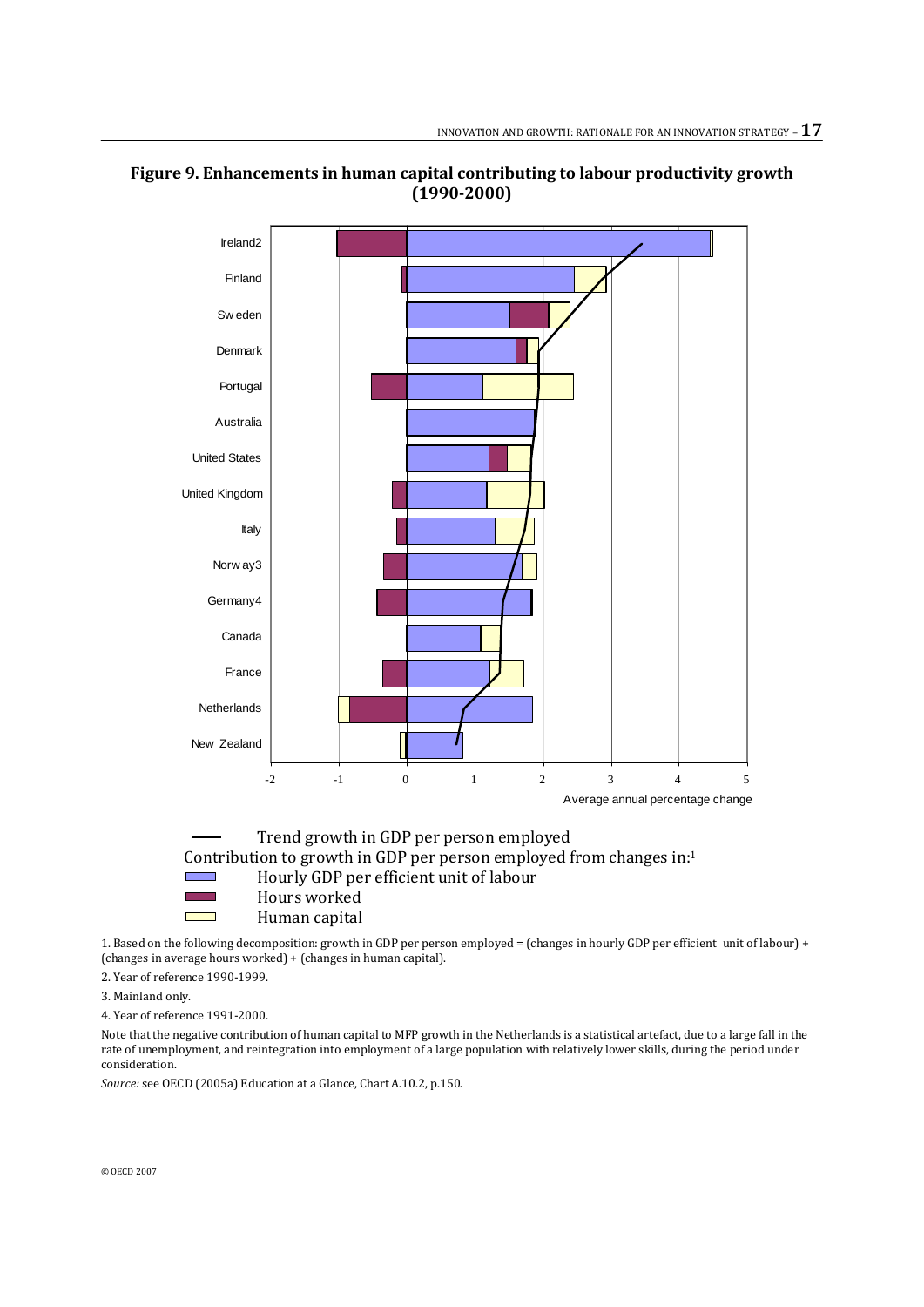#### *… and education systems.*

Innovation also relies heavily on the creation of basic knowledge, through both education and science. A well-performing and broadly accessible education system facilitates the adoption and diffusion of innovation.

The contribution of education and human capital accumulation to economic growth is well documented. Some of this occurs through science and innovation. Investment in the education and training of researchers and other highly skilled workers is a major factor in determining the contribution that scientific research can make to scientific progress and innovation. Moreover, human capital is a key factor in the adoption of new technologies and the introduction of innovative practices. Much of the latter operates through growth in MFP arising from improvements in managerial practices, organisational change and inventions per se. Growth of skills and competencies embodied in workers and managers — or human capital — play a fundamental role in this process. Data available for half the number of OECD countries depicted in Figure 9 shows that growth in output per employed person is partly attributable to increases in the human capital of those in employment. The chart displays the impact of changes in the average human capital of workers on growth in cyclically-adjusted GDP per hour worked, including changes in average years of formal education, used here as a proxy for changes in the quality of labour.<sup>5</sup>

Creating, developing and diffusing new products and processes requires strong science and technology (S&T) skills as well as many non-research soft and entrepreneurial skills. There is an increasing emphasis on policy issues related to the availability of highly skilled labour, in particular highly skilled human resources in science and technology. Strong S&T skills facilitate the uptake and use of new technologies which drives innovation throughout the economy. This places a premium on both the "quantity" as well as the quality of highly skilled labour in the economy. But as, innovative activity may arise from any part of the production process, not only from the R&D lab, "softer" or more intangible skills such as entrepreneurial ability, communications skills, adaptability etc., also contribute strongly to innovation, especially in services and in organisational innovation. As a result, in many of the successful education systems there is now less emphasis on the reproduction of subject matter knowledge, which develops skills that are easiest to digitise, automatise and offshore, and more focus on teaching and evaluating skills in the context of real-world complexity, such as expert thinking — the ability to structure problems, complex communication , learning strategies and self-concept.

Education policy makers are paying increasing attention to innovation outcomes, and there is increasing emphasis to move towards a school environment which is less elitist, less compartmentalised between training for theoretical and practical understanding, and geared towards making a vast majority of students successful. There is greater scrutiny of the efficiency of education systems throughout the OECD, and a greater willingness to utilise international comparisons of outcomes in this area. As distinct from more spending in education as such, good education outcomes which can support a more innovative economy involve structural shifts in the way education is delivered, from uniformity in the system to individualising

 $\overline{a}$ 

<sup>5.</sup> For a more detailed analysis see OECD (2005a) *Education at a Glance*, Section A.10.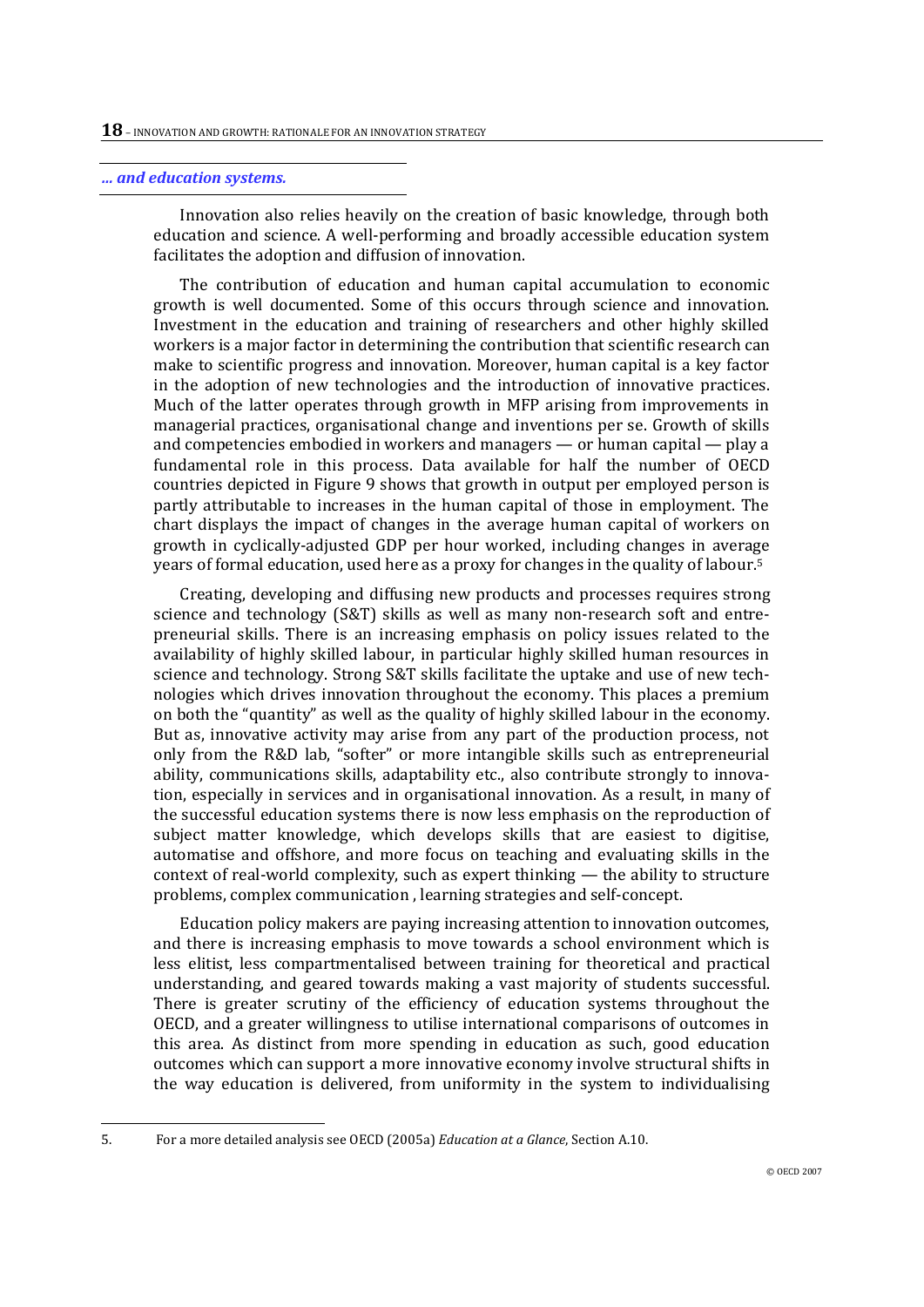learning, from a focus on provision to a focus on choice, from managing inputs to education towards devolving responsibilities and enabling outcomes, from talking about equity to delivery equity. On the latter aspect, for example, OECD data (OECD, 2004a) show that many of the problems, particularly in Europe, originate from highly compartmentalised and stratified systems where learning outcomes closely depend on the social background of individuals and human potential therefore goes wasted. The OECD 2007 report *Going for Growth* identifies education reform (basic and/or tertiary, depending on the country) as a priority action area for 18 out of 30 countries.

#### *Public funding of scientific research should focus on excellence and relevance*

Public investment in science and basic research plays an important role in developing ICT and other general-purpose technologies and, hence, in enabling further innovation. Many high-technology commercial successes and fundamental innovations with deep and positive social impacts had their roots in public research and came from findings that were impossible to foresee. Fundamental innovations such as the World Wide Web and the Web browser emerged, not from competitive market processes, but largely from government-funded research conducted in universities, industry and government laboratories. Much of the R&D was conducted as part of government programmes, in some cases after the market had abandoned the research.

Reform of the steering and funding of higher education and science institutions, by providing incentives that focus on excellence and relevance, can help strengthen the contribution of public investment to scientific progress and innovation. Better governance of universities and public laboratories can be achieved through the use of new mechanisms, such as greater use of project funding (typically contracts and grants awarded through competition) as opposed to institutional block grants, selective increases of funding for research fields that are linked to social and economic needs, and the creation of multidisciplinary research centres or networks that serve both to concentrate expertise in particular fields of science and technology and to foster research at the nexus of several disciplines. It also often requires a greater commitment to evaluating researchers and research organisations, as well as changes in the way such evaluations are conducted. Evaluation criteria must recognise that excellence in research and training of graduates has become, at least in some disciplines, more tied to industry applications and contributions to addressing social problems.

However, the science system should not be made more responsive to identifiable opportunities at the expense of creativity and diversity in exploring the knowledge frontiers within a long time frame. Because changes in business R&D strategies generally strengthen longstanding disincentives for private industry to invest in fundamental research, the need for government support increases. Securing support for fundamental research is therefore a priority for many governments, even if some have found it difficult at times to meet this objective. It is also imperative to safeguard public knowledge in order to ensure the broad diffusion of the results of publicly funded research.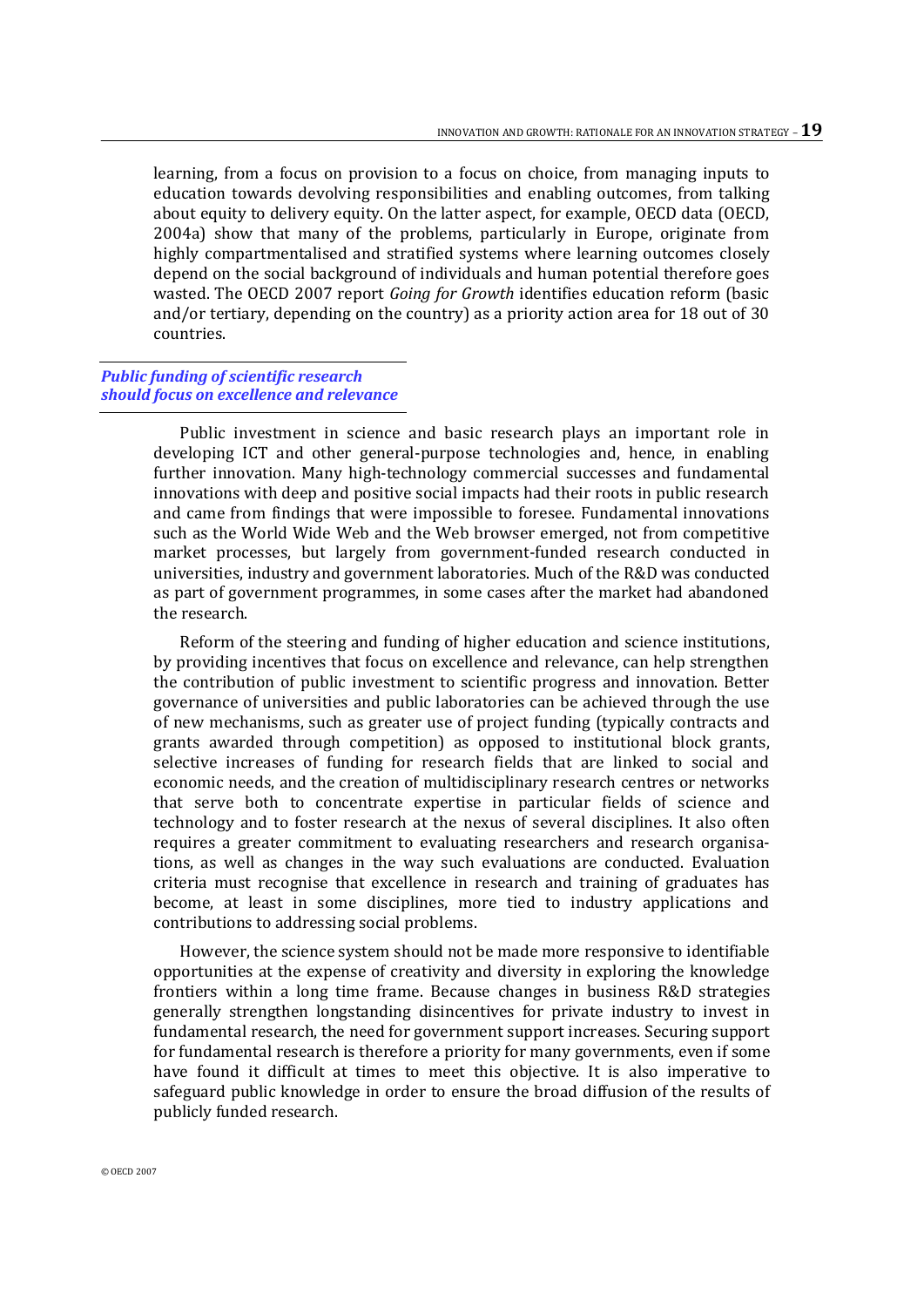More can also be done to link science to business, including by enhancing the climate for innovative entrepreneurship. Many OECD countries lag behind in terms of modernising their science-innovation interface. Better management of IPRs in public organisations is essential in order to develop fruitful relationships between public research and industrial innovation. Efforts are also needed to boost exchanges of tacit knowledge between the public and private sectors, through the movement of human resources, for example. Low rates of researcher mobility between the private and public sectors remain a major bottleneck to knowledge flows in many countries. Regulatory reform related to labour mobility, IPRs and licensing can be complemented by measures that stimulate business demand for scientific inputs and improve the ability of public research organisations to transfer knowledge and technology to the private sector. Policies to enhance scienceindustry relationships must be part of an overall strategy addressing the business sector's demand for the results of public research.

#### *Public support for business innovation can be made more effective*

All OECD countries provide public support to promote innovative activity in the private sector. The effectiveness of such support can often be improved, by identifying an appropriate mix of direct and indirect instruments such as tax credits, direct support and well-designed public-private partnerships, support for innovative clusters and rigorous evaluation to ensure that public support achieves its goals in an efficient manner.

Direct support to business innovation in the form of competitive grants or subsidised or guaranteed loans remains important even if use of indirect schemes such as tax credits has tended to increase. Recent reviews of innovation policy have prompted reforms in countries such as Austria, Finland, the Netherlands, Norway and the United Kingdom. Several countries with numerous small programmes have recently attempted to streamline support and focus programmes on barriers to the innovation process, especially in the area of networking and co-operation (OECD, 2006d).

R&D tax concessions are extensively used by OECD countries as an indirect way of encouraging business R&D expenditures (Figure 10), on the understanding that R&D expenditures have benefits that cannot be fully appropriated by the investing firms so that firms are reluctant to invest in socially optimal levels of R&D. R&D tax credits can potentially benefit all firms engaged in R&D, although special arrangements may be needed for small innovative firms with little or no taxable income. Tax incentives are more flexible as regards the research to be undertaken and leave it up to firms to direct the funding. Direct support enables more focus in government intervention, and can be linked to public policy priorities in the area of science and innovation. The effectiveness of both instruments depends heavily on their design and implementation. International experiences with tax incentives for R&D show that they can, if well designed, induce additional private R&D efforts. Direct support is also important to foster innovation, but needs to be based on a competitive and merit-based selection of deserving projects that can provide high social returns. In both cases, a careful evaluation of policies to support business innovation is needed to ensure that the policies are effective and achieve their goals.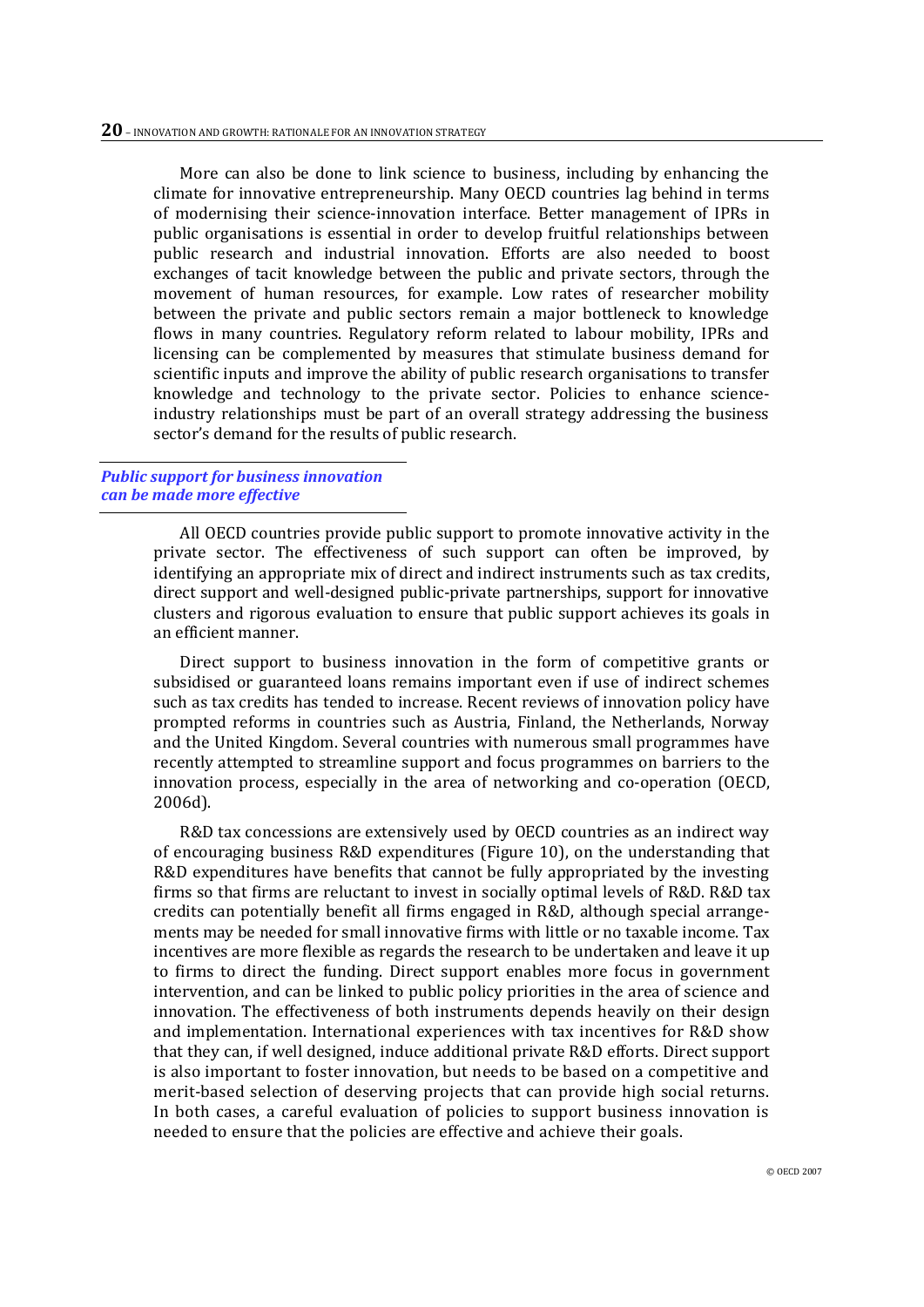Successful experience in promoting rapid advances in the science and technology that underlie industrial innovation in strategic fields suggests that relevant R&D programmes need to involve industry closely in their funding and management. Public-private partnerships for innovation promote co-operation between the public sector (government agencies or laboratories, universities) and the private sector in undertaking joint research projects or in building knowledge infrastructures. They fill gaps in the science and innovation systems and increase the leverage of public support to business R&D through cost and risk sharing. Key challenges in the public sphere - delivery of health care, social services for ageing populations, environmental protection, sustainable transport, on-line security and privacy – offer promising opportunities to harness the creative capabilities of the private sector via publicprivate partnerships to achieve productivity gains and service improvements that can benefit society. Programmes of this kind should be directed to enhancing focus and mass in excellent research and valorisation of research, be it in innovation/ technology or in knowledge that is useful for solving societal issues.



**Figure 10. Rate of tax subsidies for USD 1 of R&D, large firms and SMEs, 2005**

*Source:* Warda (2006).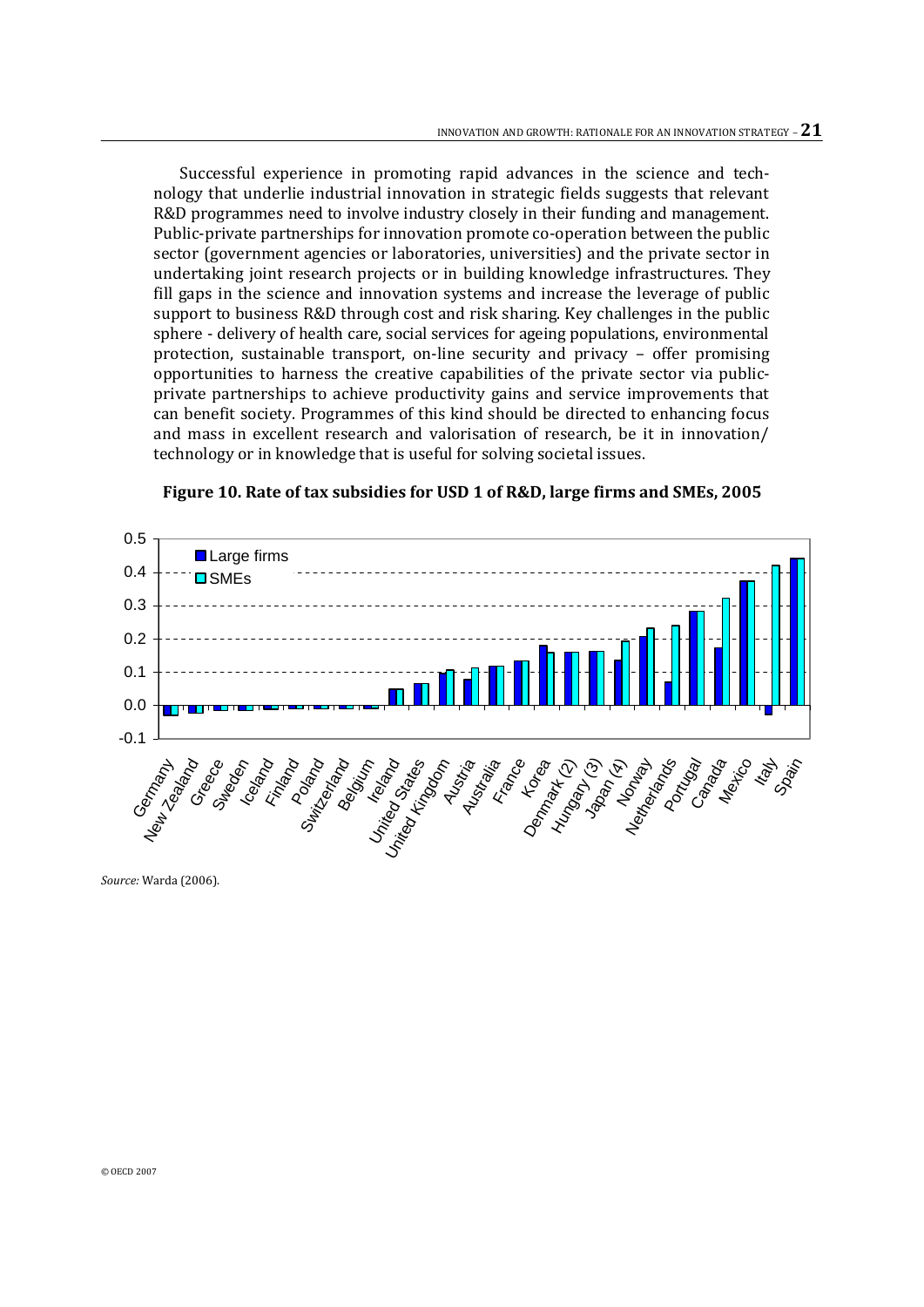*Complementing the IPR system with more flexible practices would enhance its relevance for future innovation*

> In view of the changing environment for innovation, it is important to regularly review the system of IPR rules and practices to assess whether it continues to stimulate innovation and provide access to knowledge, or if in certain cases the degree of control with which IPR owners are endowed could hamper competition, fair use and the diffusion of technology. The new innovation environment offers opportunities that could be seized more efficiently if the IPR system is adapted so as to become more flexible and play new roles in the economy. Recent evolutions in the IP environment include:

- The progress of various types of "open modes" of innovation, of open source software etc. where knowledge flows between firms and between firms and universities, has altogether increased the need for protection and strengthened the potentially damaging effects of excessive protection, which could hamper access by third parties. Essentially, sharing is easier when there is a predictable framework for remuneration/incentives.
- As companies rely increasingly on inventions made by others, the number and value of licensing deals has grown rapidly (Figure 11), which strengthens the need for the technology market to be built on solid grounds, notably in terms of validity and valuation of the titles which are traded.
- Progress in emerging technologies has benefited from start-up companies, which often have little assets other than their technology that they need to protect and use to raise capital. These companies help bring new ideas and inventions to the market.
- OECD governments, following the Bayh-Dole Act of 1980 in the US, have used IPR for leveraging the commercialisation of inventions by universities which might otherwise have stayed on the shelves.

Therefore, in the emerging innovation environment the role played by IPR goes far beyond simply ensuring market exclusivity to the inventor as traditionally IPR would do. The central IPR policy challenge is therefore to design a system which would encourage both invention and diffusion in various ways and in a wide range of economic and technological contexts. In each particular field, a new balance should be struck between rights to control and to access, in terms of exclusivity, obligations on either party (holders and users), exceptions, sharing mechanisms, trading mechanisms etc. When rethinking IPR policies it is important to strengthen their link with other components of innovation policies, instead of the current tendency to conceive them in isolation.

In order to achieve this new balance, IPR policy should go beyond the design of the basic, essential legal framework which defines rights and obligations of IPR holders: it should also develop complementary instruments whose own flexibility would help the system work properly. Such a policy agenda implies: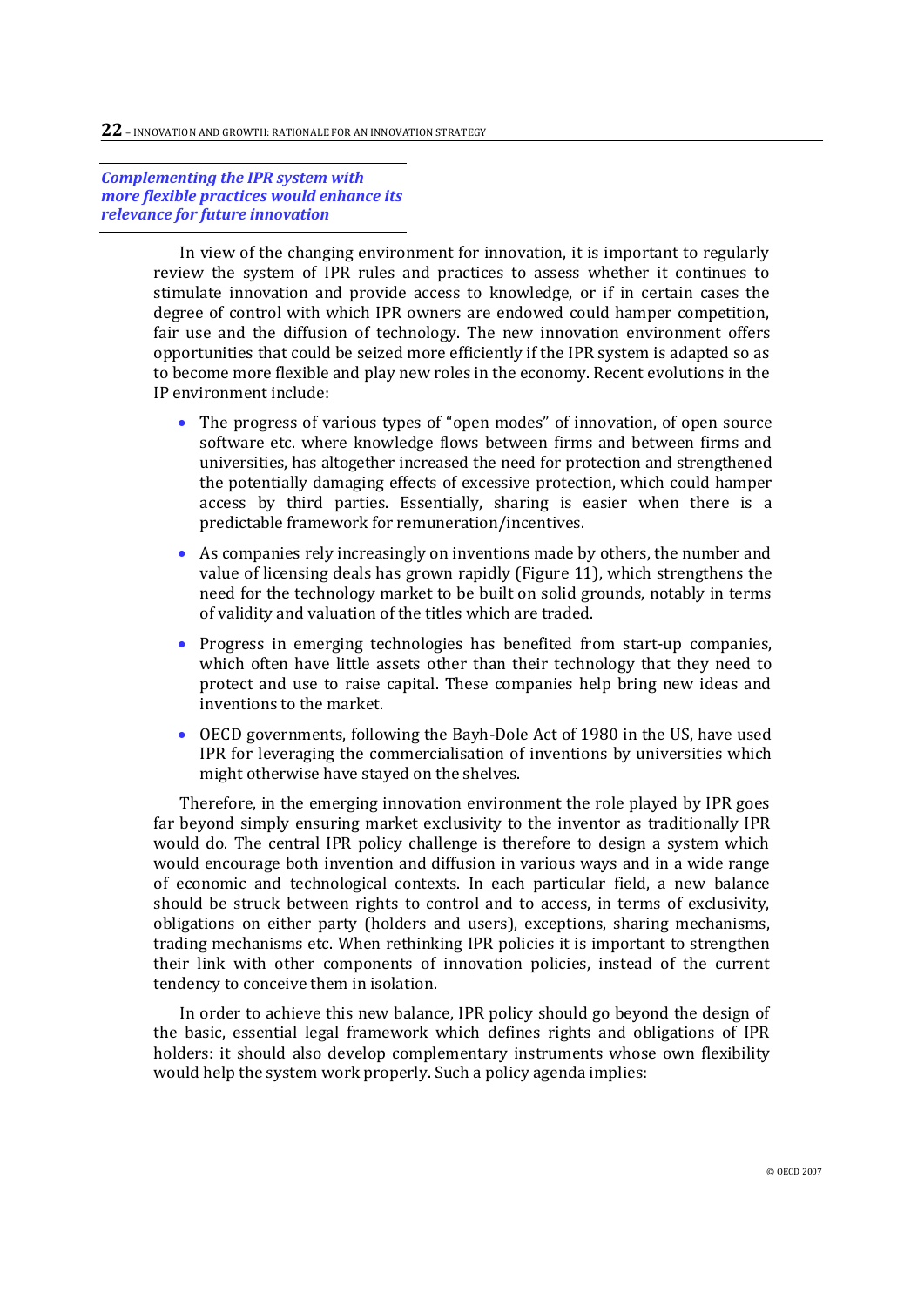- Reviewing and clarifying exemptions to copyright in the light of the internet's different uses.
- Reviewing and clarifying exemptions for research use.
- Promoting a more active and open commercialisation policy for universities.
- Encouraging the commercialisation and monetisation of IPR: *e.g.* draft licensing contracts, repository of IP owners, valuation standards.
- Access, standards: encouraging pooling mechanisms, platforms etc. when appropriate; "socially responsible licensing"; "patent misuse" doctrine, etc.

Accelerating patent processing while preserving quality (*e.g.* through international co-ordination).

#### **Figure 11. Growth in non-US held patents and worldwide (cross-border) royalty and license receipts**



*Source:* World Bank, *World Development Indicators* online database, accessed in April 2007.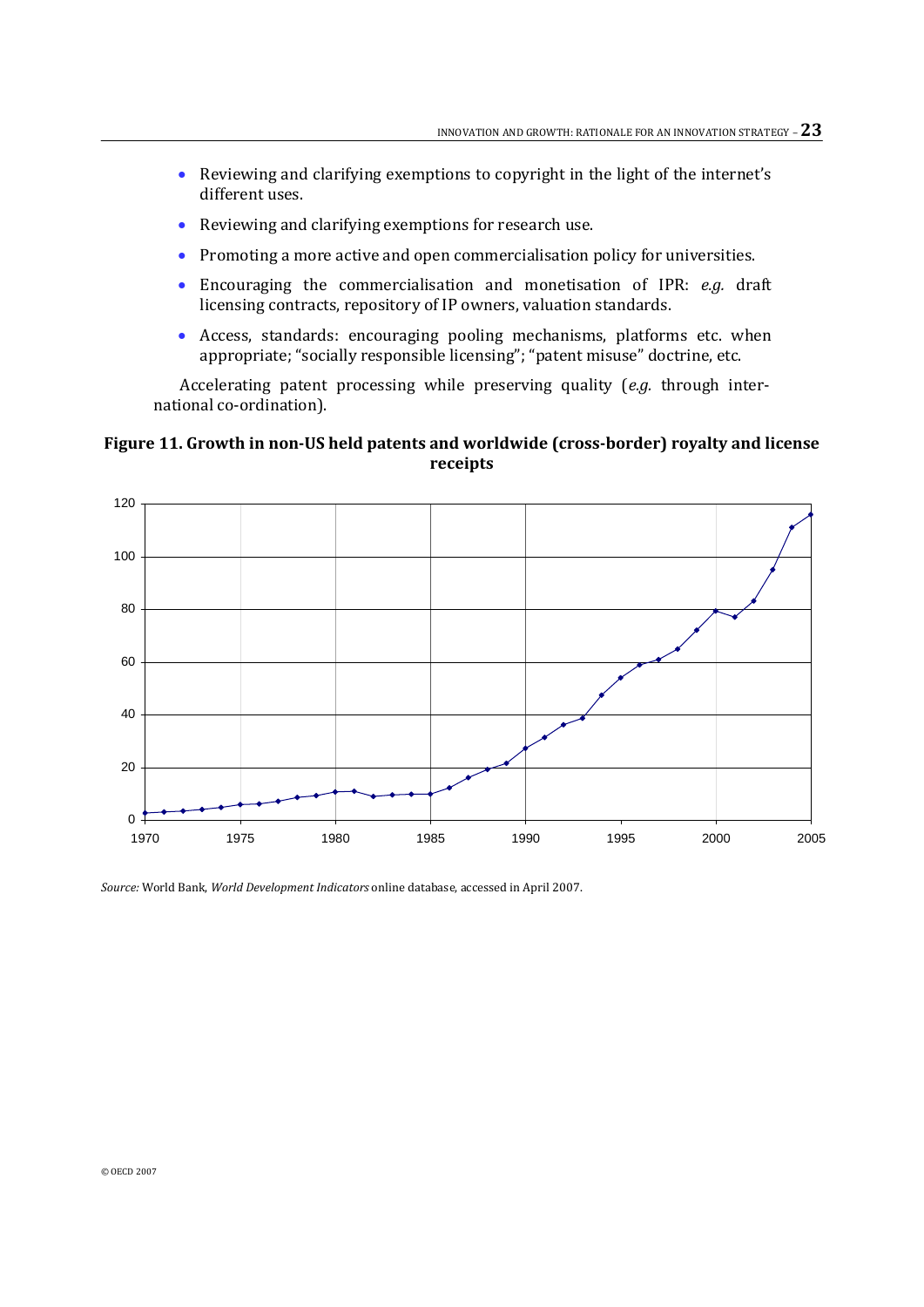#### *Counterfeiting and piracy need to be addressed*

Regardless of issues related to the flexibility of the IPR systems, stronger efforts are needed to combat counterfeiting and piracy. The problem is seen both by governments and industry as growing in complexity as there are potentially serious health and safety consequences associated with an expansion in the quantity and range of fake products being marketed internationally. There is also increasing concern that criminal networks (including organised and terrorist groups) are the principal beneficiaries of counterfeiting and piracy activities, with the proceeds from their activities being used to finance a range of illicit activities.

Governments and industry have both stepped up their efforts to fight against the illicit activities. With the support of industry, the Council agreed in mid-2005 to launch the OECD project on counterfeiting and piracy. Phase 1 of the project, which focuses on tangible products that infringe trademarks, copyrights, patents and design rights has found that:

- The scope of products being counterfeited or pirated is broad and expanding. There has been a disturbing expansion spreading out from luxury products (such as upscale watches, designer clothing and expensive perfume) to common articles such as food and drink (candy/sweets, drink, conserved vegetables), pharmaceutical products (treatments for cancer, HIV, malaria, prostate and infectious diseases), personal care items (toothpaste, shampoo), household products, toys, cigarettes, and automotive parts (engine parts, brakes, tires), to name a few. Infringing products are being produced and consumed in virtually all economies, with Asia emerging as the single largest producing region.
- Although the overall magnitude of counterfeiting and piracy cannot be measured effectively, information collected from enforcement authorities suggests that up to USD 200 billion of international trade could be in counterfeit/pirated products, this being more than the GDP of about 150 (out of 185) economies in the world. As a large amount of counterfeit/pirated goods never enters international trade the overall total amount of counterfeited and pirated goods can be assumed to be significantly higher.
- Counterfeiting and piracy have effects on *(i)* consumers, whose health and safety are oftentimes put at risk, *(ii)* rights holders, whose sales decline, *(iii)* governments, which suffer lost tax revenues, while facing the costs associated with fighting counterfeiting and piracy and *(iv)* society at large, in light of the resources that are channelled to the criminal networks that are often behind counterfeiting and piracy activities, and, last but not least *(v)* the innovation environment, as it diverts creativity, entrepreneurship and incentives away from genuine innovation.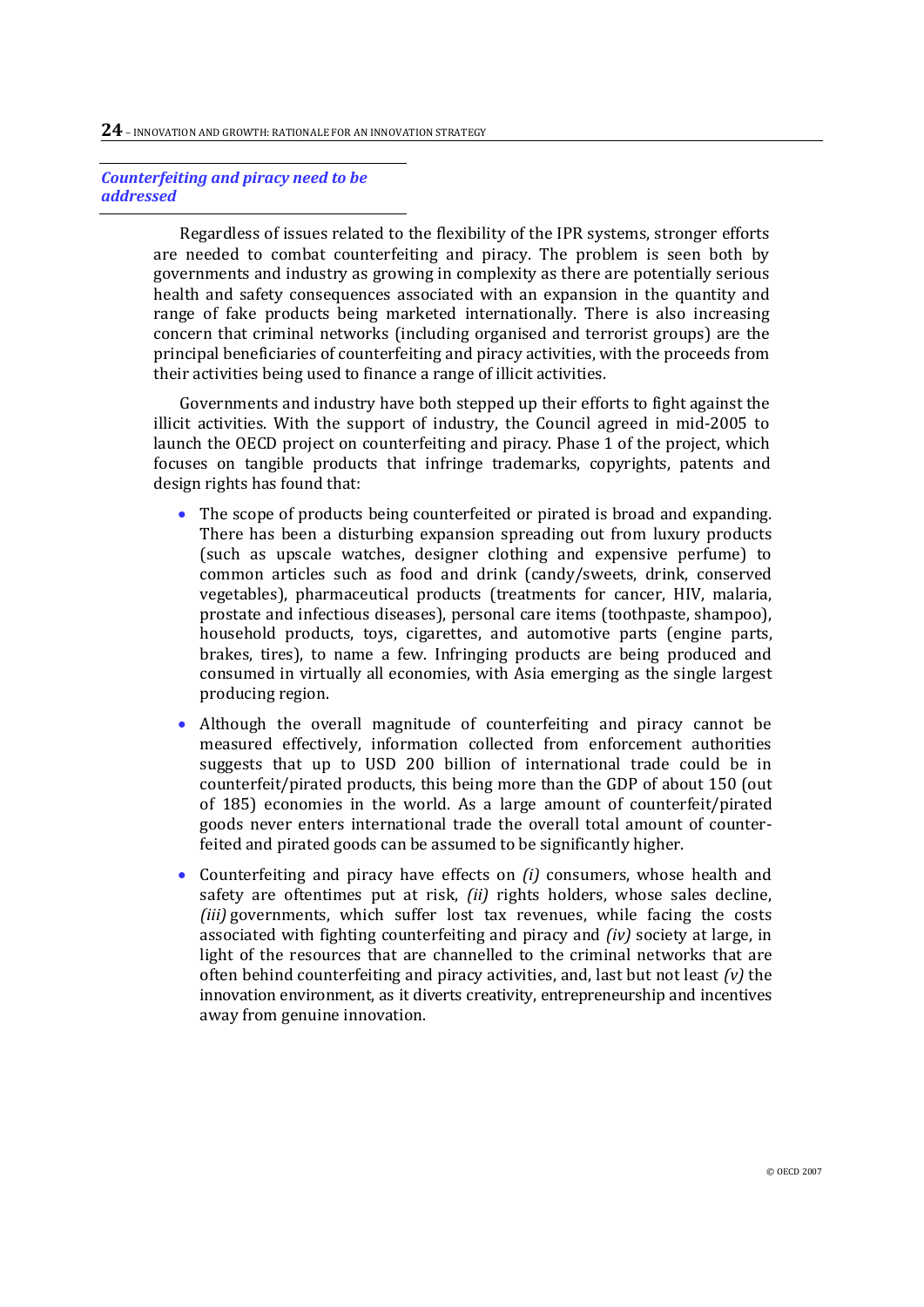The findings support the following recommendations:

- Data collection must be improved significantly to strengthen analysis and support policy making.
- Enforcement of laws needs to be stepped up and meaningful remedies/ sanctions need to be applied on a basis that deters the illicit activities.
- Programmes are needed to promote awareness of the existence of counterfeiting and piracy and the consequences and effects on stakeholders.
- Co-operation among governments needs to be pursued, with particular attention to those economies where counterfeiting and piracy are most pronounced; co-operation with industry is also critical.

Phase 2 of the project, which covers digital piracy will be undertaken as soon as sufficient funds have been made available, and Phase 3, will address other forms of infringement.

#### *Innovation may also help address environmental challenges*

Innovation can also contribute to resolving environmental challenges, such as climate change, when the right incentives are given. The use of flexible instruments including environmentally related taxes, emissions trading and technology-neutral performance standards should create incentives for innovation and enhance the international diffusion of clean technologies.

To take one example, innovation in energy technology is becoming increasingly important to meet growing demand for energy amidst concern about the security of energy supplies and calls for greater environmental protection. Governments across the OECD are investing considerable sums in R&D on new energy technologies, such as fuel cells, and seeking ways to speed their deployment and smooth the transition to a more sustainable, hydrogen-based economy. Recent OECD work on hydrogen fuel cells (OECD, 2006e), has reviewed national efforts in this area and has found that, innovative activity in this area is on the rise (Figure 12). But the level of investment in energy-related R&D may need to increase further, due to the growing importance of renewable energy since the return of high oil prices and the environmental objective of shifting away from fossil fuels.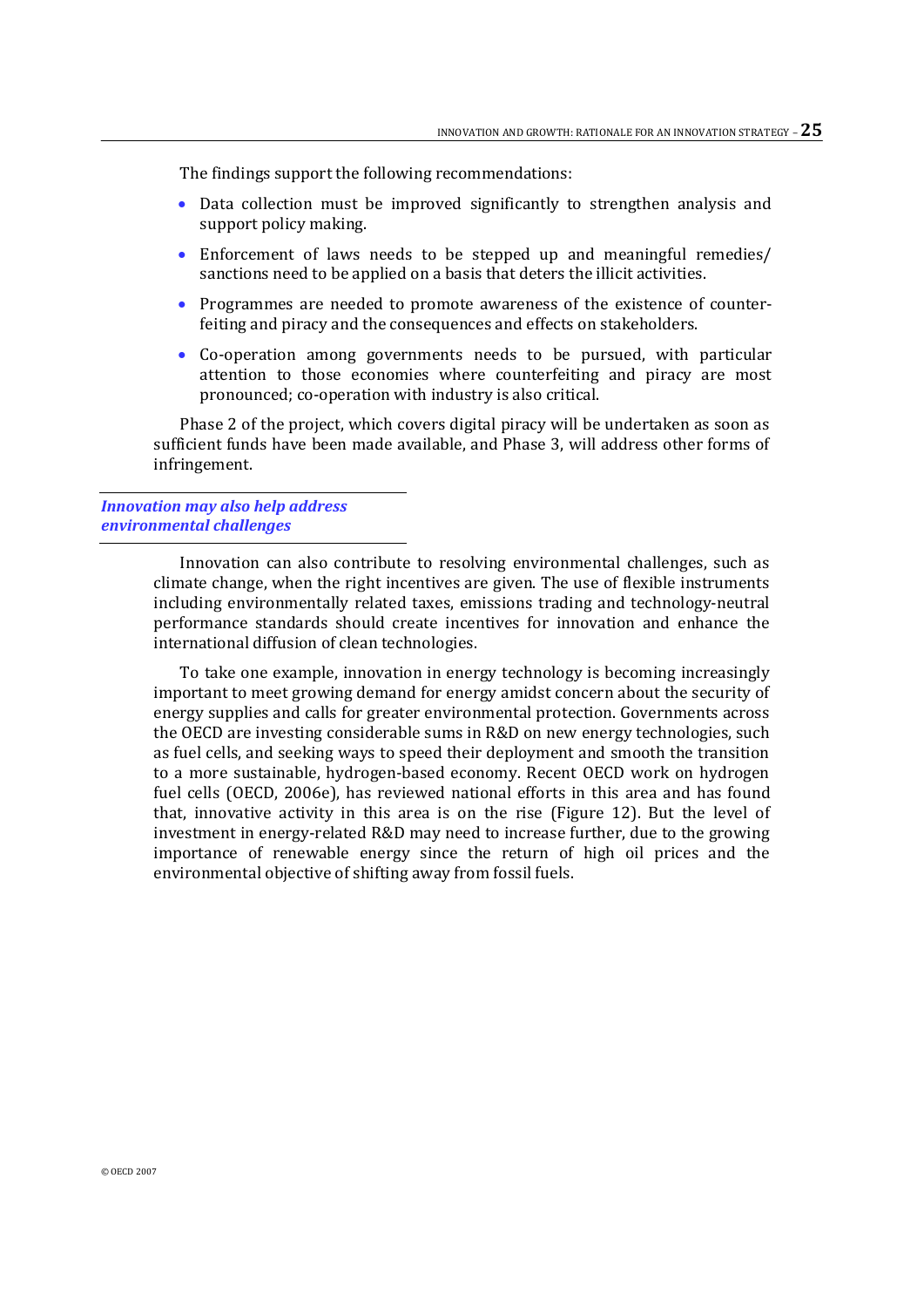#### **Figure 12. Trends in fuel cell patent applications to the EPO**

(Publications and EPO patent applications, 1990-1999/2000, worldwide)



Note: Patent counts are based on the earliest priority date, the residence of the inventor and fractional counts. *Source:* OECD, Patent Database, September 2006.

*A coherent, cross-government approach to fostering innovation will help strengthen its benefits*

> Strengthening innovation is often regarded as a challenging policy goal. As it places a premium on new and higher level skills and may involve significant adjustment, it may be perceived as conflicting with social objectives, including income distribution, job security and employment creation. Indeed policies to strengthen innovation cannot be conceived and implemented in isolation.

> Policy co-ordination is essential  $-$  only a comprehensive and wide-ranging strategy to foster and strengthen innovation can help address social and environmental goals while building a lasting foundation for future economic growth and competitiveness. Governance of policies towards innovation is also important as innovation often requires efforts from many Ministries and government agencies, and from the national and sub-national levels. Coordinating policies at different levels is important to avoid duplication of efforts and ensure a coherence of policies at different levels.

> Innovation does not need to go at the cost of employment performance. Several of the countries that have strongly emphasised innovation in recent years have also experienced strong employment growth, showing that these can go hand in hand. Indeed, several countries that have observed strong employment growth over the past decade, such as Ireland and Spain, are now emphasising innovation as the scope for further employment-led growth is becoming more limited and future growth will need to come from more rapid productivity growth, including innovation.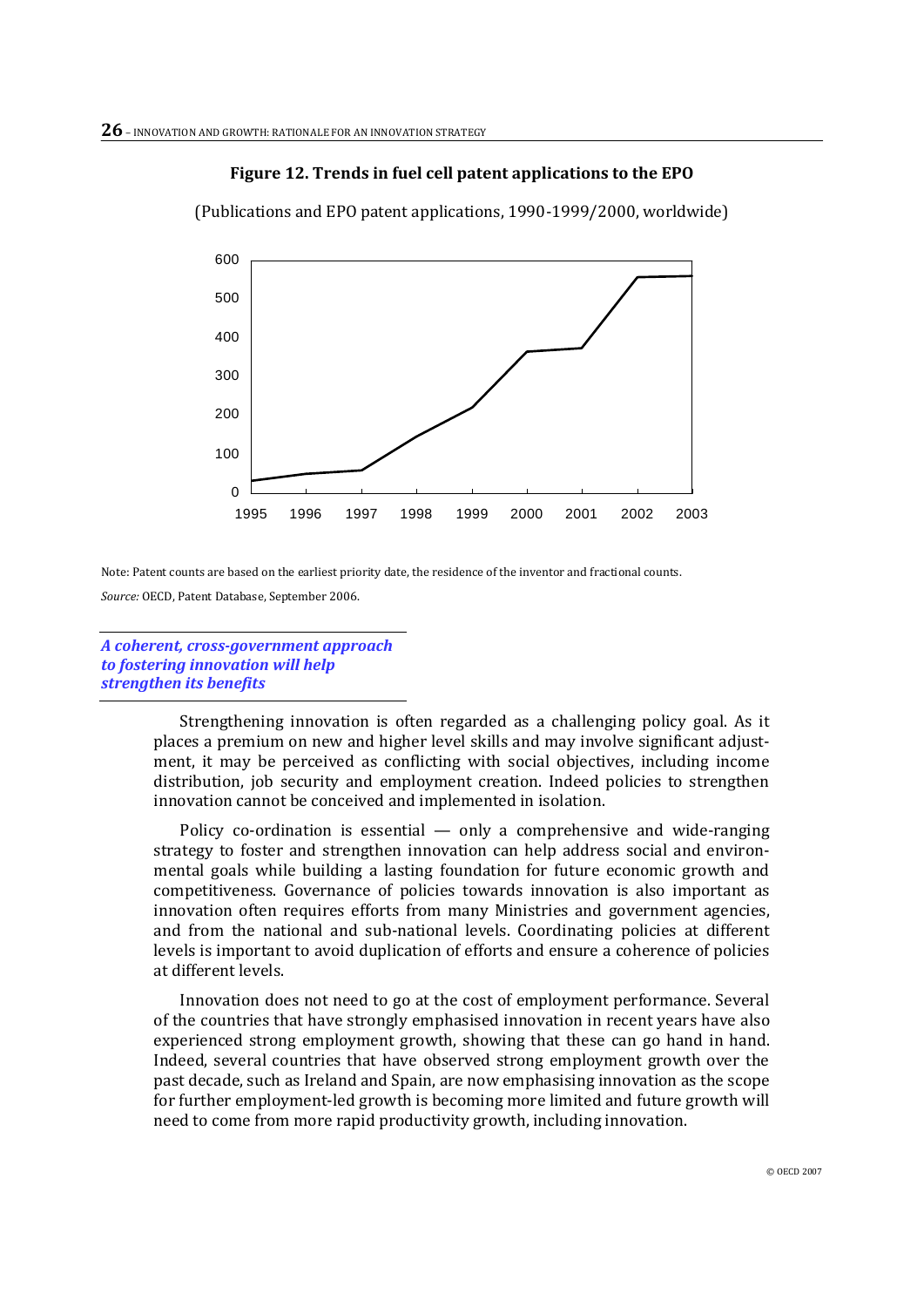*Implementing the reforms will require strong political leadership*

> Implementing reforms to foster innovation may also prove difficult. Some of the required reforms may affect vested interests, such as in universities and scientific institutions, as well as business sheltered from competition, benefiting from public support or confronted by technology-induced structural change. Strong political leadership and efforts to develop a clear understanding by the various stakeholders of the problems and of the solutions — including the costs they involve — can all help to communicate the need for reform and foster acceptance.

#### **Ongoing work by the OECD**

*An "innovation strategy" at the OECD will contribute to more coherent and coordinated policymaking*

> As can be seen from the following list of references, not only has the OECD been working on various aspects of innovation and growth for many years, but by early 2007 there was new ongoing work in a range of groundbreaking areas such as measuring the determinants of innovation, its outcomes at the enterprise level, and understanding how so-called 'open innovation' models work.

> Not only has innovation moved to centre-stage in economic policy making, but there is a realisation that a co-ordinated, coherent, "whole-of-government" approach is required. Many OECD member countries have adopted national strategic roadmaps to foster innovation and enhance its economic impact.

> In addition to the rapid advances in scientific discovery and in general-purpose technologies such as ICTs and biotechnology, the accelerating pace of innovation is being driven by globalisation. These pervasive trends were picked up at the summit of the G8 at Heiligendamm in June 2007 which identified research and innovation as areas requiring high-evel policy dialogue between the G8 members and major emerging economies.

> It is in this context that the meeting of the OECD Council at Ministerial Level, held in May 2007, asked the OECD to develop a broad-ranging Innovation Strategy. The OECD Innovation Strategy will add to the existing body of OECD work on innovation by *(i)* providing a cross-disciplinary mutually-reinforcing package of policy elements and recommendations to boost innovation performance, including non-technological innovation, both generally applicable and country-specific. This will include the identification of good policy practices, and where appropriate, policy guidelines. It will *(ii)* provide a framework that could be used to monitor and review the innovation environment and the performance of the innovation system. It will also *(iii)* enhance existing mechanisms and forums for international discussion and co-operation, including strengthened dialogue, especially with emerging economies and other important stakeholders. Moreover, it will *(iv)* provide analysis clarifying the links between the policy domains of a comprehensive strategy, such as those between innovation and entrepreneurship and how innovation contributes towards economic,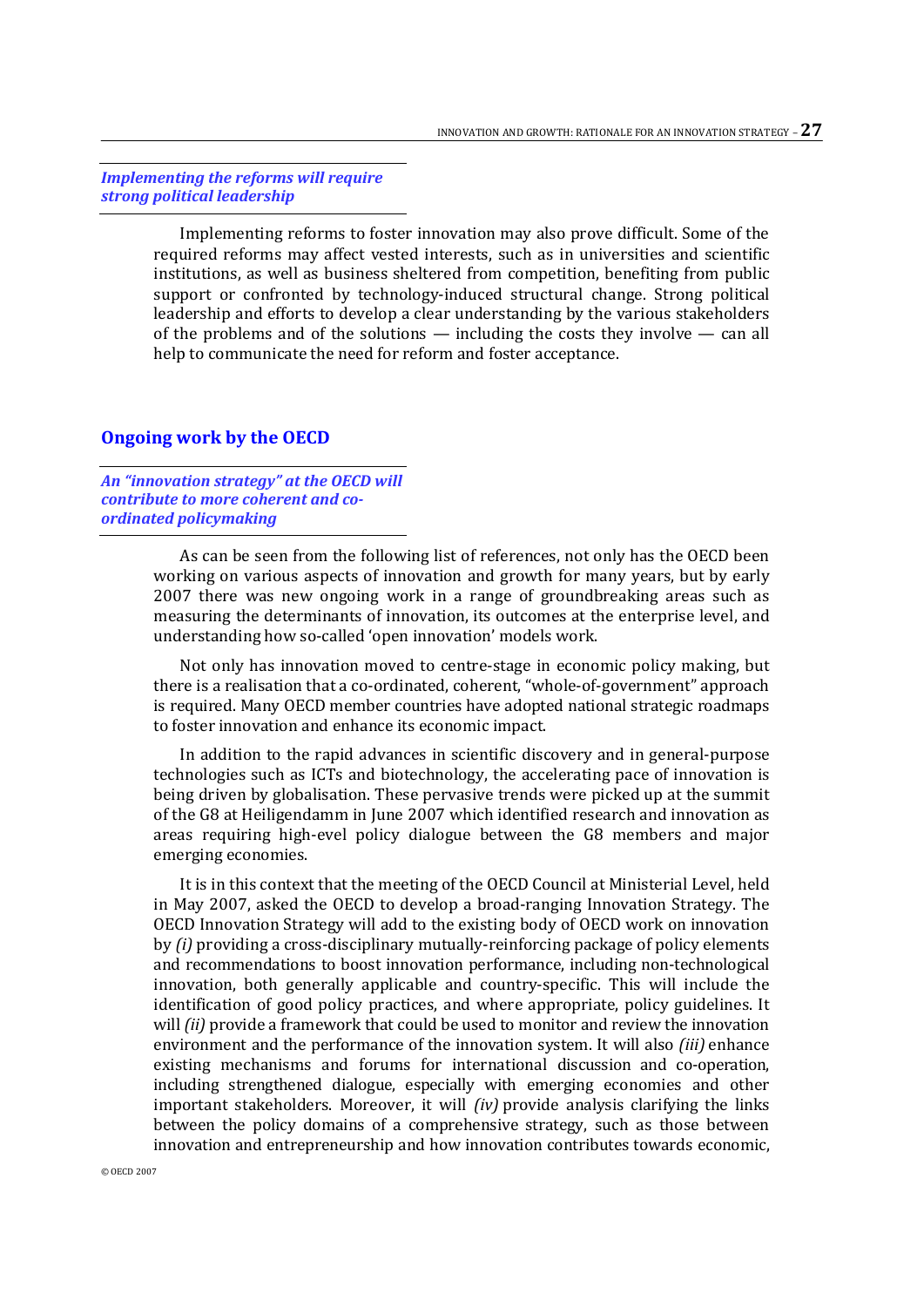social and environmental goals and *(v)* develop better metrics to identify and benchmark innovation performance and the factors and policies influencing it.

*The Internet will, more than ever, be a catalyst for globalisation and innovation*

> Last but not least, a catalyst for globalisation and innovation, ICTs (notably, the Internet) have become a fundamental component of the global economic infrastructure. Ensuring that the Internet is a positive agent for economic and social outcomes is the focus of OECD work as well as a Ministerial meeting on the *Future of the Internet Economy*, to be held in Korea in June 2008, a report on which will be made to Ministers in 2009.